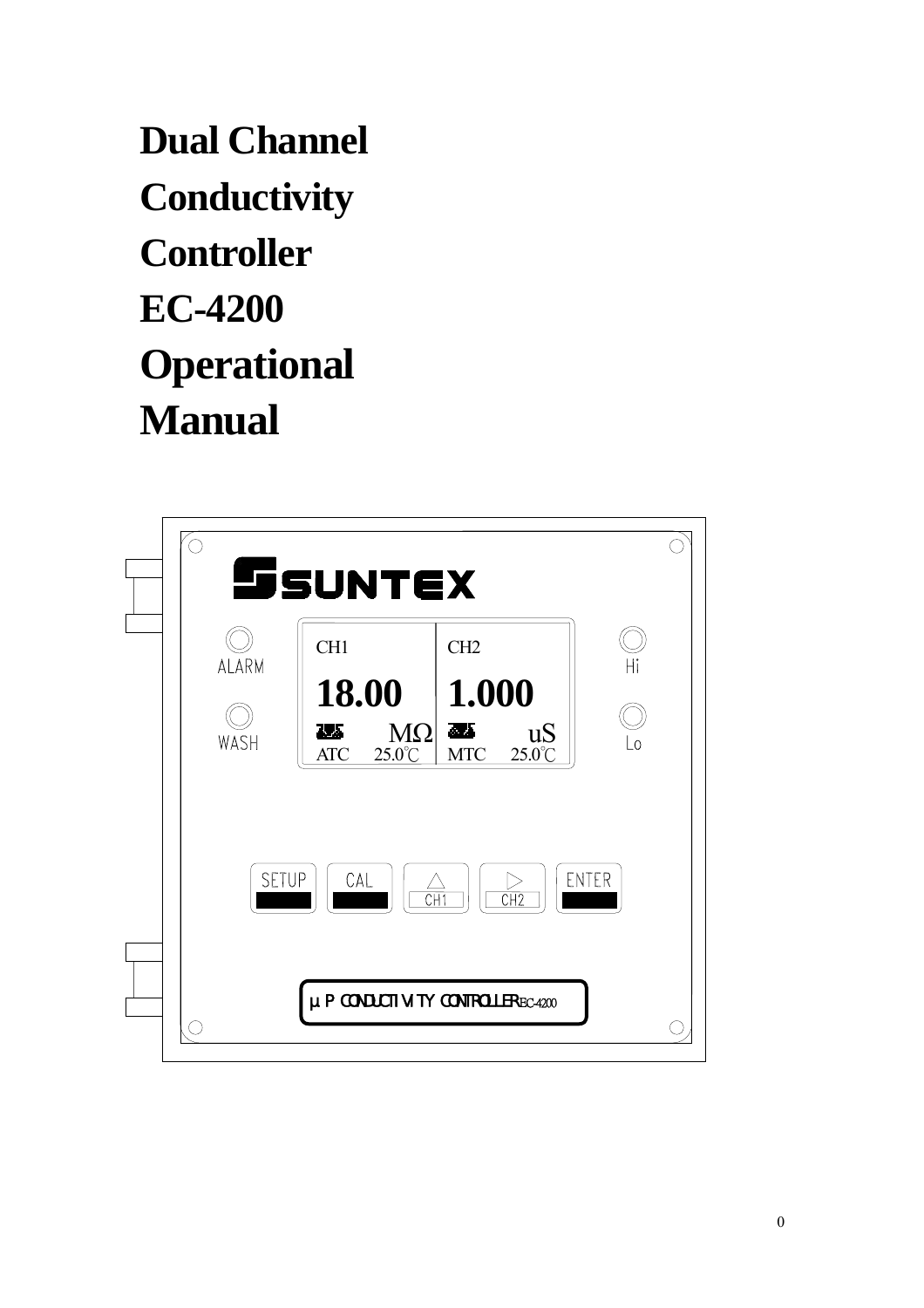| 1                | <b>Specifications</b>                              |
|------------------|----------------------------------------------------|
| $\overline{2}$   | <b>Assembly and installation</b>                   |
| 2.1              | Precautions for installation                       |
| $2.2\phantom{0}$ | Installation of controller                         |
| 2.3              | Cut out dimension                                  |
| 3                | <b>Block diagram and rear panel</b>                |
| 3.1              | Rear panel                                         |
| 3.2              | Function block diagram                             |
| 3.3              | Descriptions of rear panel                         |
| 3.4              | Connection diagram of electrode                    |
| 3.4.1            | Wiring of electrode                                |
| 3.4.2            | Circuit of electrode                               |
| 3.5              | Electrical connection diagram                      |
| 4                | <b>Illustration of function on front panel</b>     |
| 4.1              | Front panel                                        |
| 4.2              | Descriptions of LCD screen                         |
| 4.3              | Functions of LCD screen                            |
| 4.4              | Descriptions of buttons                            |
| 4.5              | <b>LED</b> indicators                              |
| 5                | <b>Measurement</b>                                 |
| 5.1              | Overview flow chart of measurement mode            |
| 5.2              | Access setup mode                                  |
| 5.3              | Access calibration mode                            |
| 5.4              | Restore default setup parameters                   |
| 5.5              | Restore default calibration parameters             |
| 5.6              | Screen switch                                      |
| 5.6.1            | Operating mode screen swapping                     |
| 6                | <b>Setup</b>                                       |
| 6.1              | Overview flow chart of setup mode                  |
| 6.2              | Access setup mode                                  |
| 6.3              | Select measuring mode                              |
| 6.3.1            | Double display without Rejection display           |
| 6.3.2            | Single display or with one CH as Rejection display |
| 6.4              | Washing time setup                                 |
| 6.5              | Calibration Interval                               |
| 6.6              | Frequency                                          |
| 6.7              | Current alarm setting                              |
| 6.8              | Current output                                     |
| 6.9              | Set Lo point                                       |
| 6.10             | Set Hi point                                       |
| 6.11             | <b>Temperature Compensation</b>                    |
| 6.11.1           | Non linear temperature compensation                |
| 6.11.2           | Linear temperature compensation                    |
| 6.12             | Temperature measuring                              |
| 6.12.1           | Temperature probe connecting                       |
| 6.12.2           | Manual temperature setup                           |
| 7                | <b>Calibration</b>                                 |
| 7.1              | $\Omega$ -CM Calibration mode                      |
| 7.1.1            | Cell constant input                                |

**7.1.2** User buffer solution calibration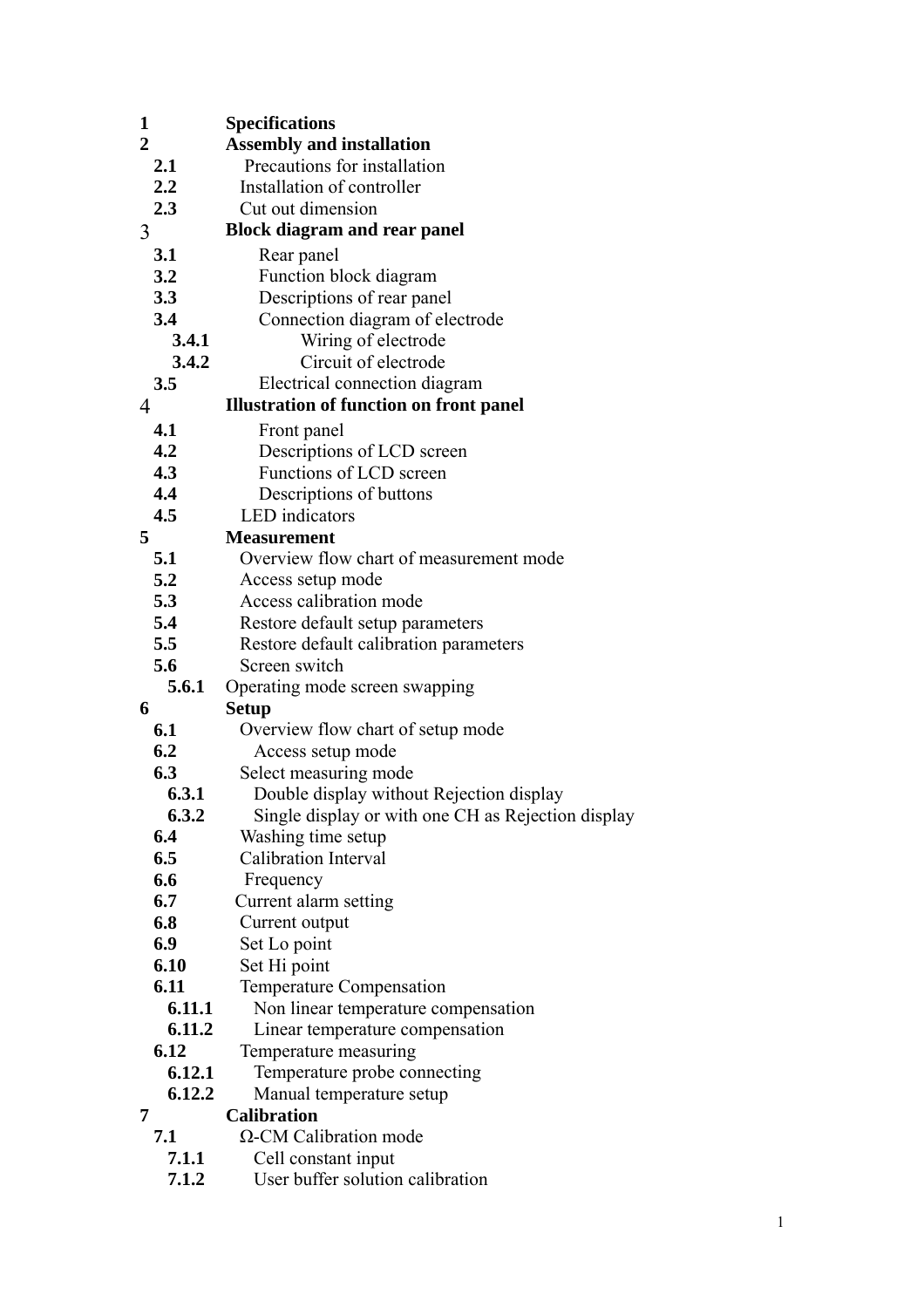- **7.2** S/CM and rejection calibration mode
- **7.2.1** Cell constant input
- **7.2.2** User buffer solution calibration<br>**7.2.3** Calibrate electrode by 0.1KNCL
- **7.2.3** Calibrate electrode by 0.1KNCL solution<br>**7.2.4** Calibrate electrode by 0.01N KCL solution
- **7.2.4** Calibrate electrode by 0.01N KCL solution

# **8 Error message**

- **8.1** Calibration error
- **8.2** Measuring error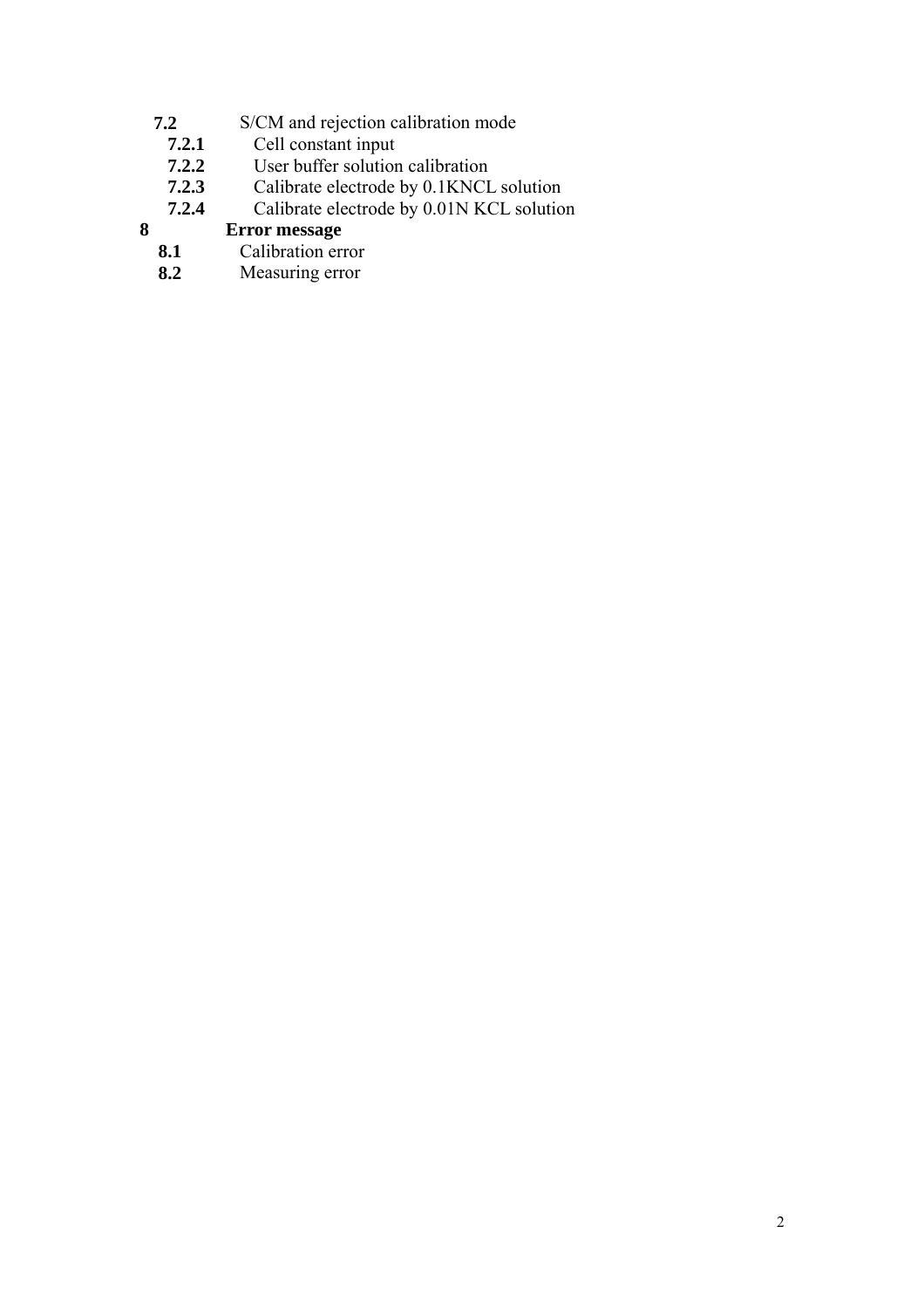# 1. SPECIFICATIONS

| <b>MDEL</b>       |                                                                  | EC4200                                     |                                      |                     |                                                      |  |
|-------------------|------------------------------------------------------------------|--------------------------------------------|--------------------------------------|---------------------|------------------------------------------------------|--|
| Measuring node    |                                                                  |                                            | $ Resi$ stivity Conductivity         | TENP.               | Rejection                                            |  |
| Measuring Ranges  |                                                                  | 0.00 M                                     | $0.05 \text{ uS/cm}$                 | $0.0 - 100.0$       | $0.0 \sim 100.0 \%$                                  |  |
|                   |                                                                  | $cm \sim$                                  | $200.0$ mS/cm                        |                     |                                                      |  |
|                   |                                                                  | 20.00 M                                    |                                      |                     |                                                      |  |
|                   |                                                                  | .cm                                        |                                      |                     |                                                      |  |
|                   | Resolution                                                       | 0.01 <sub>M</sub>                          | 0.01uS                               | 0.1                 | $0.1\%$                                              |  |
|                   | Accuracy                                                         | $\pm 1\%$                                  | $\pm 1\%$                            | $\pm 0.1 \%$        | $\pm 0.01$                                           |  |
|                   |                                                                  | $(\pm 1$ Digit)                            | $(\pm 1$ Digit)                      | $(\pm 0.5)$         | $(\pm 1$ Digit)                                      |  |
|                   | Temp                                                             | Auto with PT1000/NTC30 or namual           |                                      |                     |                                                      |  |
|                   | compensation                                                     |                                            |                                      |                     |                                                      |  |
|                   |                                                                  |                                            | Temp Coefficient Linear compensation |                     |                                                      |  |
|                   |                                                                  |                                            | from 0.00 % $\sim$ 5.00 % or         |                     |                                                      |  |
|                   |                                                                  |                                            | non-linear for natural               |                     |                                                      |  |
|                   |                                                                  | wat er                                     |                                      |                     |                                                      |  |
| Anto Temp         |                                                                  | $0-50°C$                                   |                                      |                     |                                                      |  |
|                   | $\mathbf{\Pi}$ splay screen                                      |                                            |                                      | Graphic LCD display |                                                      |  |
|                   | net hod                                                          |                                            |                                      |                     | Dual channel simultaneous display, or CHI/CH2 single |  |
|                   |                                                                  | di spl ay                                  |                                      |                     |                                                      |  |
|                   | Signal Output                                                    | Isolated current DC 4-20mA Max. load 5000  |                                      |                     |                                                      |  |
| Set<br>Contact    |                                                                  | 240VAC 2A nax.                             |                                      |                     |                                                      |  |
| points<br>Control |                                                                  | Independent H/Lo OVOFF RELAY contact       |                                      |                     |                                                      |  |
|                   | A arm Out put                                                    | Single OVCFF RELAY output , 240VAC 2A nax. |                                      |                     |                                                      |  |
| Wash              | Single OV OFF RELAY output, 240VAC 2A nax. (Only with<br>Contact |                                            |                                      |                     |                                                      |  |
|                   |                                                                  | the node of % Rejection)                   |                                      |                     |                                                      |  |
| Ti ne             |                                                                  | $\infty$ : 0~9999 $\min$                   |                                      |                     |                                                      |  |
|                   |                                                                  | $0 \sim 9999$ nins<br><b>CFF</b> :         |                                      |                     |                                                      |  |
| Calibration       |                                                                  | $0\neg 999$ hours                          |                                      |                     |                                                      |  |
| Interval          |                                                                  |                                            |                                      |                     |                                                      |  |
| Electrode status  |                                                                  | Yes                                        |                                      |                     |                                                      |  |
| Power supply      |                                                                  | 115V or 230VAC±15% 50/60Hz                 |                                      |                     |                                                      |  |
| Installation      |                                                                  | Panel Mounting                             |                                      |                     |                                                      |  |
| Di nensi ons      |                                                                  | 144X144X195nm(HKWD)                        |                                      |                     |                                                      |  |
|                   | Cut out                                                          | 135X135(HW)                                |                                      |                     |                                                      |  |
| dinensions        |                                                                  |                                            |                                      |                     |                                                      |  |
|                   | Vei ght                                                          | 1.9kg                                      |                                      |                     |                                                      |  |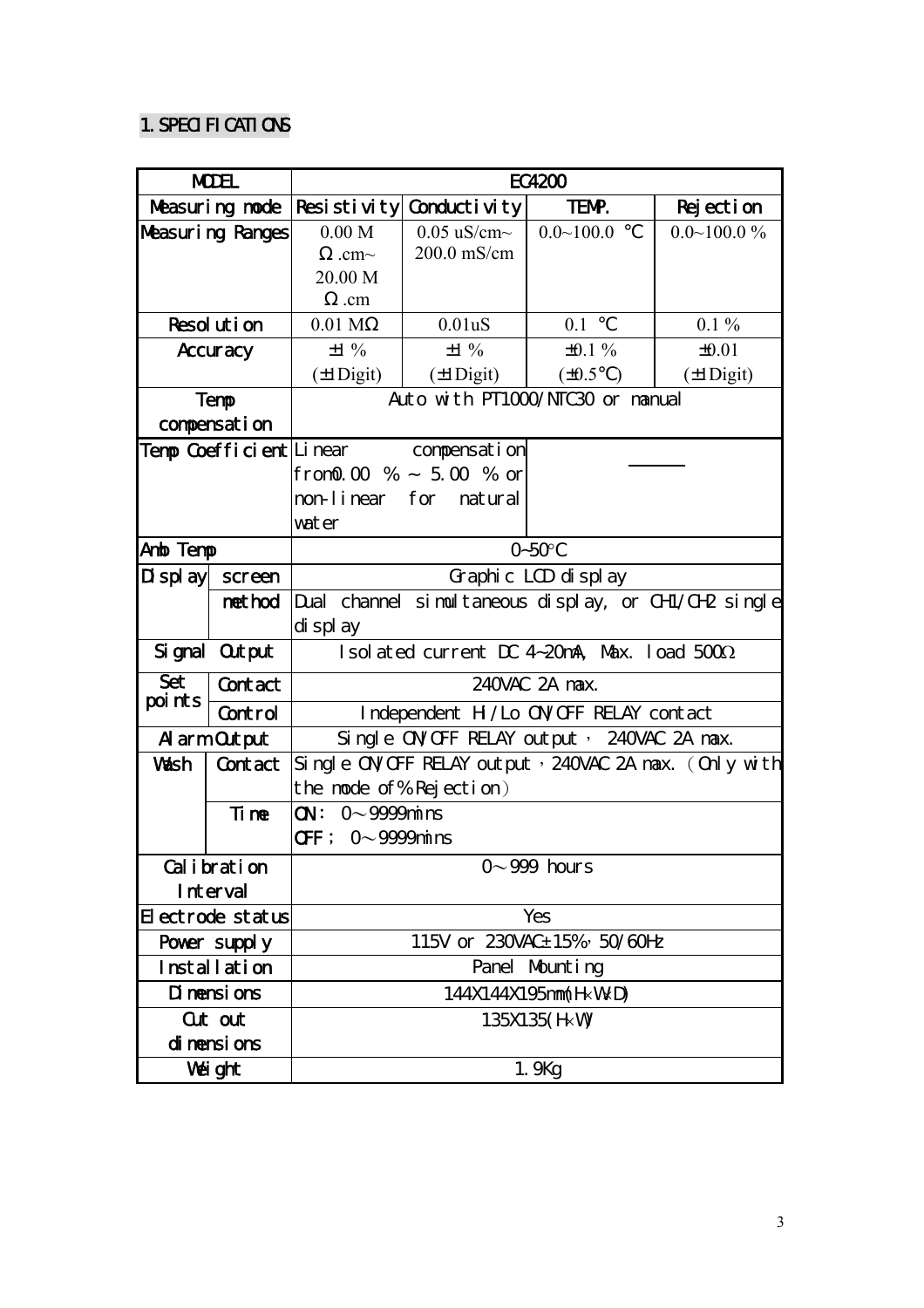## 2. Assembly and installation

## **2.1 Precautions for installation**

# **Wrong wiring will lead to breakdown of the instrument or electrical shock, please read the operating manual clearly before installation.**

- a. Make sure to remove AC power to the controller before wiring input and output connections, and before opening the controller housing.
- b. The installation site of the controller should be well ventilated and avoid direct sunlight.
- c. Relay contacts are subjected to electrical erosion. Do not connect relay contacts directly to heavy loads, connect a magnetic switch instead. Especially with inductive and capacitive loads, the service life of the contacts will be reduced.
- d. For suppression of sparks and arcing, components such as RC combinations, nonlinear resistors, series resistors, diodes and varistors are used.

## **2.2 Installation of controller**

Reserve a 135x 135mm hole on the front panel of the wall mount chassis and insert the controller from the front of the chassis, fasten the fixed support to fix the controller.

# **2.3Cut out dimension**

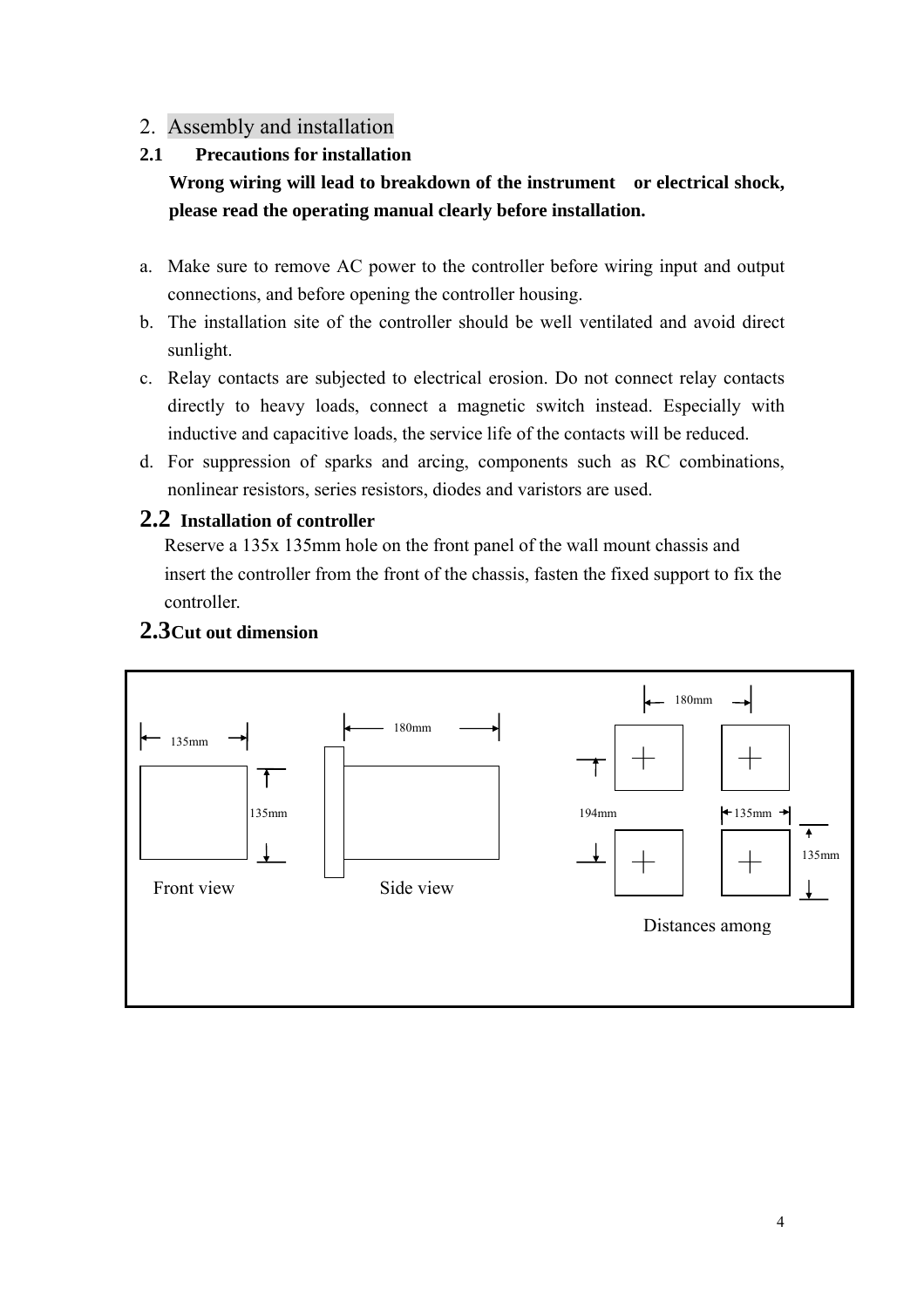# 3. Block diagram and rear panel

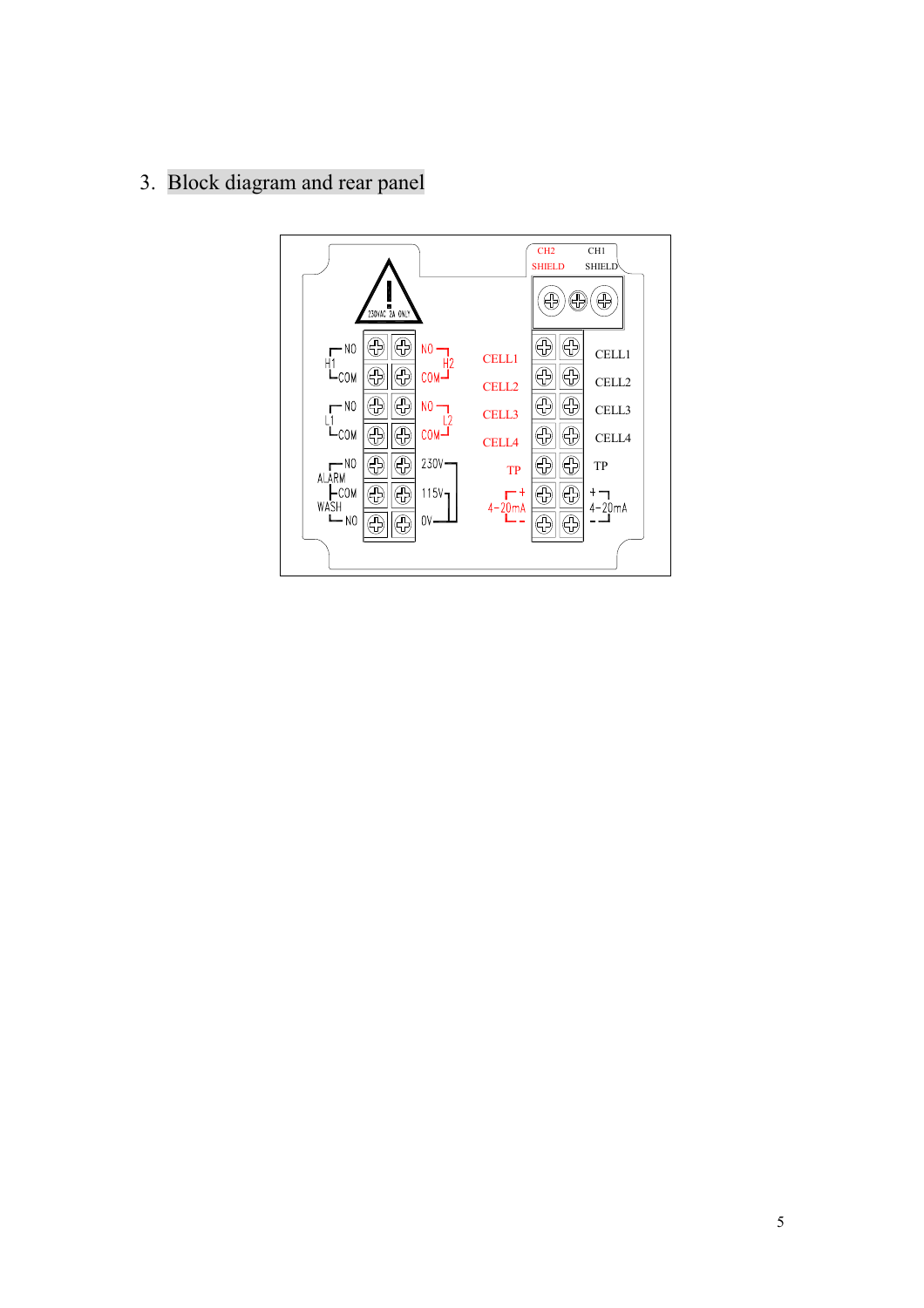### **3.2 Function block diagram**

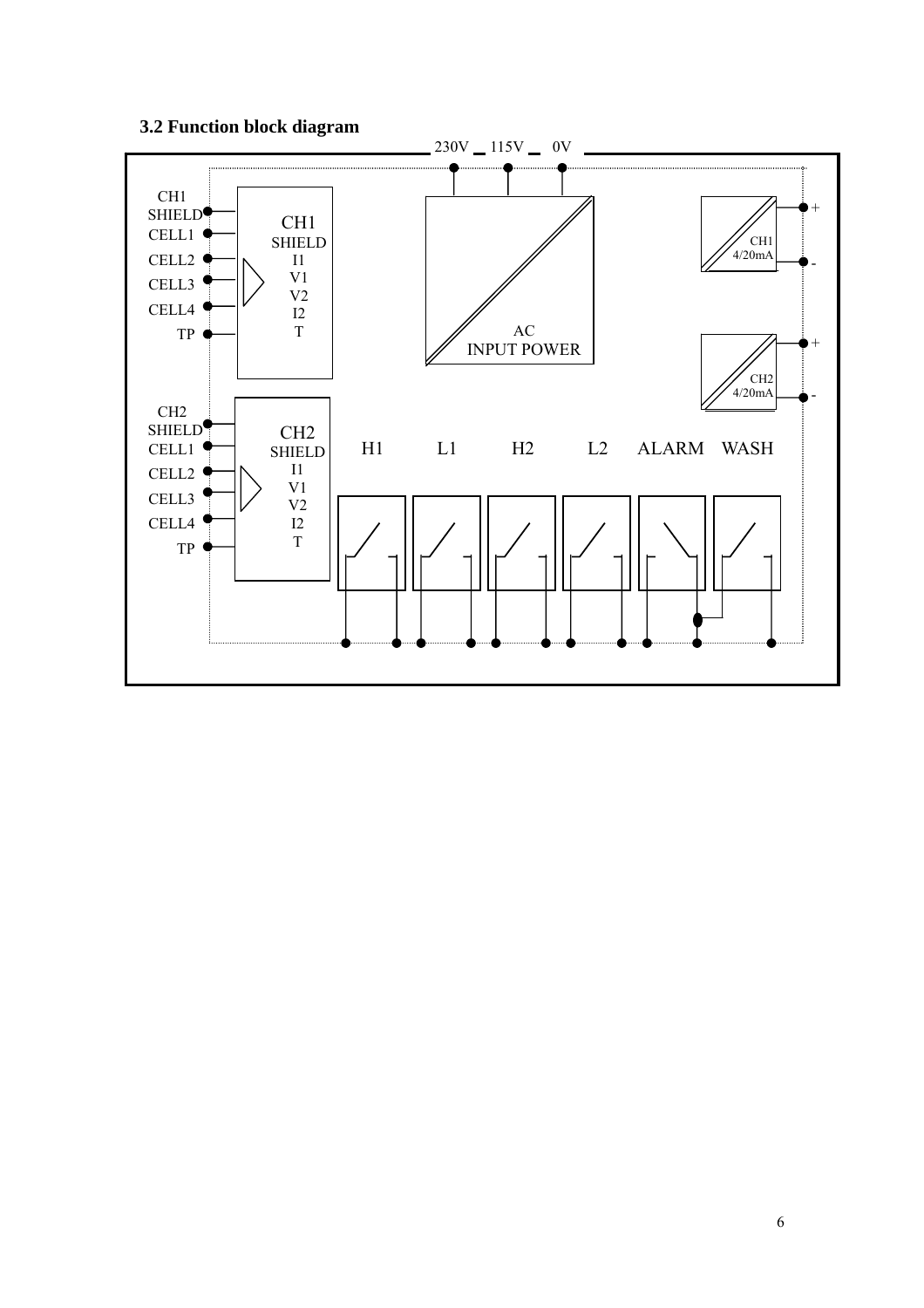# **3.3 Descriptions of rear panel**

| CH <sub>1</sub>                    | <b>SHIELD</b>                          | : Connecting to the net wire of CH1 CELL                                                                                                                                      |
|------------------------------------|----------------------------------------|-------------------------------------------------------------------------------------------------------------------------------------------------------------------------------|
| CH <sub>1</sub><br>CH <sub>1</sub> | CELL 1<br>CELL <sub>2</sub>            | Apply an ion plate between CH1 CELL 1 and CH1 CELL2,<br>connected to the transparent wire of the CH1 CELL                                                                     |
| CH <sub>1</sub><br>CH <sub>1</sub> | CELL <sub>3</sub><br>CELL <sub>4</sub> | Apply an ion plate between CH1 CELL 3 and CH1 CELL4,<br>connected to the green wire of the conductivity. Or connecting to<br>the white wire of the resistivity.               |
| CH <sub>1</sub>                    | <b>TP</b>                              | : Connected to the red wire of the conductivity CELL. Or<br>connecting to the yellow wire of the resistivity CELL.                                                            |
| CH <sub>1</sub>                    | $4-20mA$                               | : CH1 current output for recorder or PLC connection.                                                                                                                          |
| CH <sub>2</sub>                    | <b>SHIELD</b>                          | Connecting to the central net wire of CH2 CELL                                                                                                                                |
| CH <sub>2</sub><br>CH <sub>2</sub> | CELL 1<br>CELL <sub>2</sub>            | Apply an ion plate to short circuit CH2 CELL 1 and CH2 CELL 2,<br>connected to the transparent wire of the CH2 CELL.                                                          |
| CH <sub>2</sub><br>CH <sub>2</sub> | CELL <sub>3</sub><br>CELL <sub>4</sub> | Apply an ion plate to short circuit CH2 CELL 3 and CH2 CELL 4,<br>connect to the green wire of conductivity; Or connecting to white<br>wire of the resistivity.               |
| CH <sub>2</sub><br>CH <sub>2</sub> | <b>TP</b><br>$4-20mA$                  | connect to the red wire of conductivity CELL; Or connecting to<br>yellow wire of the resistivity CELL.<br>CH2 current output for recorder or PLC connection.                  |
|                                    | H1: NO&COM                             | CH1 High relay contact. It will be closed when contact is ON,<br>open when OFF.                                                                                               |
|                                    | L1: NO&COM                             | CH1 Low relay contact. It will be closed when contact is ON,<br>open when OFF.                                                                                                |
|                                    | H <sub>2</sub> : NO&COM                | : CH2 High relay contact. It will be closed when contact is ON,<br>open when OFF.                                                                                             |
|                                    | L2: NO&COM                             | : CH2 Low relay contacts. It will be closed when contact is ON,                                                                                                               |
|                                    | <b>ALARM NO</b>                        | open when OFF.<br>ALARM relay contact. This terminal will be open with<br><b>ALARM WASH COM</b> when controller AC power is renoved or<br>ALARMis OFF; closed when Alarmis ON |
| WASH NO                            |                                        | Wash relay contact. This terminal will be open with<br><b>ALARM WASHCOM</b> when controller AC power is renoved or WASH<br>is OFF; closed when WASH is ON                     |
|                                    | <b>ALARM/WASH COM</b>                  | Apply with ALARM NO or WASH NO.                                                                                                                                               |
| 230V<br>115V<br>0 <sup>V</sup>     |                                        | AC power of the controller (AC115V or 230V)                                                                                                                                   |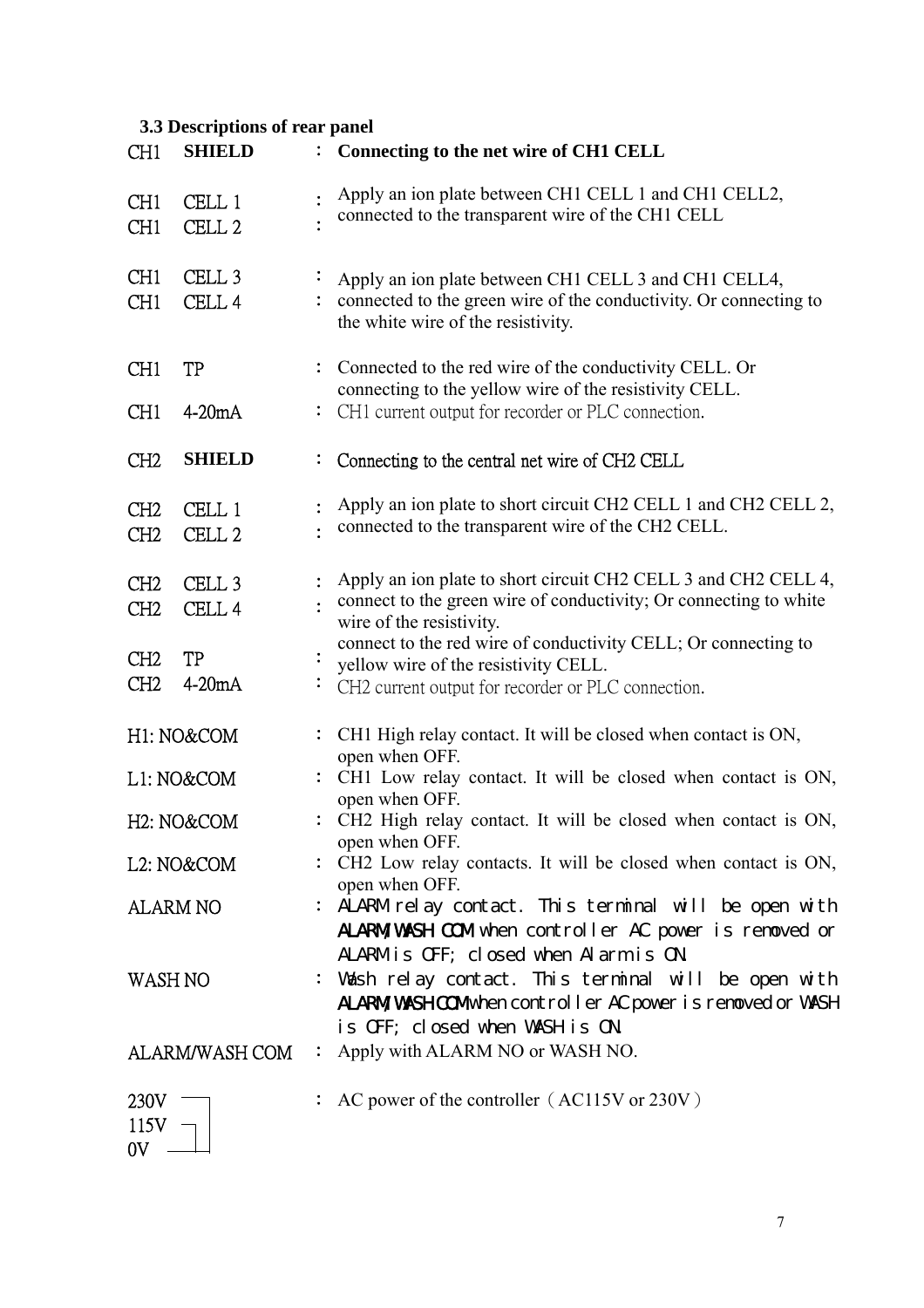# **3.4 Connection diagram of electrode** 3.4.1 Wiring of electrode



# 3.4.2 Circuit of electrode

|                   |                    | Others                                                                           |                                                                    |                                          |
|-------------------|--------------------|----------------------------------------------------------------------------------|--------------------------------------------------------------------|------------------------------------------|
| <b>Controller</b> | 2E electrode       | $8 - 11 - 3$                                                                     | $8 - 12 - 6$                                                       | Please read the                          |
| rear panel        | $8 - 221$<br>8-222 | wiring                                                                           | wiring                                                             | description of                           |
|                   | 4E electrode 8-241 |                                                                                  |                                                                    | electrode                                |
|                   | wiring             |                                                                                  |                                                                    |                                          |
| <b>SHIELD</b>     | Transparent line   | Net line                                                                         | Net line                                                           | <b>SHIELD</b>                            |
| <b>CELL1</b>      | Brown line         | Short<br>with                                                                    | ionShort<br>with<br>10 <sub>n</sub>                                | <b>CELL1</b>                             |
| <b>CELL 2</b>     | Red line           | plate, connected to plate, connected to<br>the transparent line transparent line |                                                                    | CELL <sub>2</sub>                        |
| CELL <sub>3</sub> | Orange line        | <b>Short</b><br>with                                                             | ionShort<br>with<br>ion<br>plate, connected to plate, connected to | CELL3                                    |
| <b>CELL4</b>      | <b>Black line</b>  | the white line                                                                   | the green line                                                     | CELL4                                    |
| T/P               | Yellow line        | Yellow line                                                                      | Red line                                                           | $T / P$ (other wire<br>connect to CELL4) |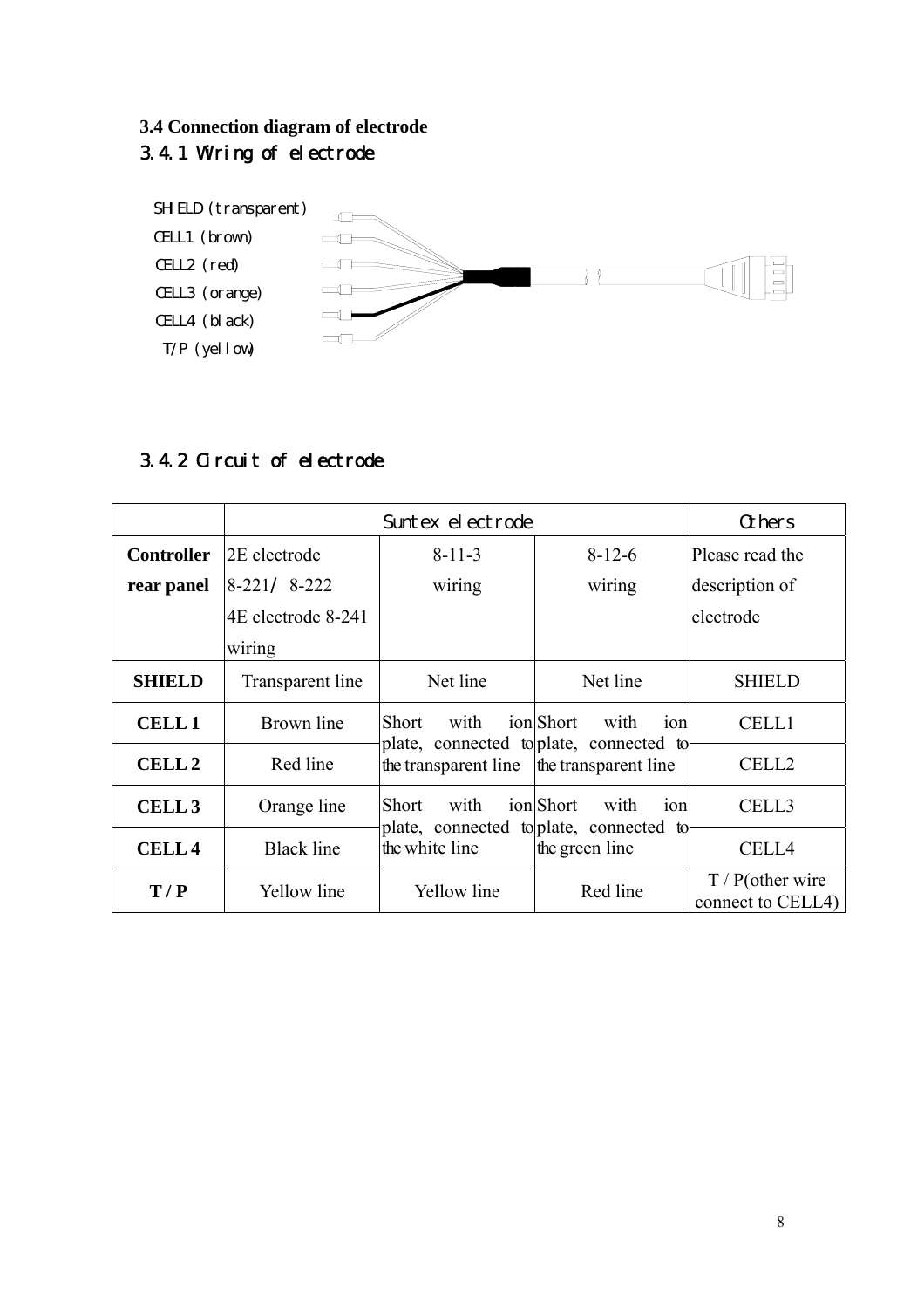#### **3.5 Electrical connection diagram**

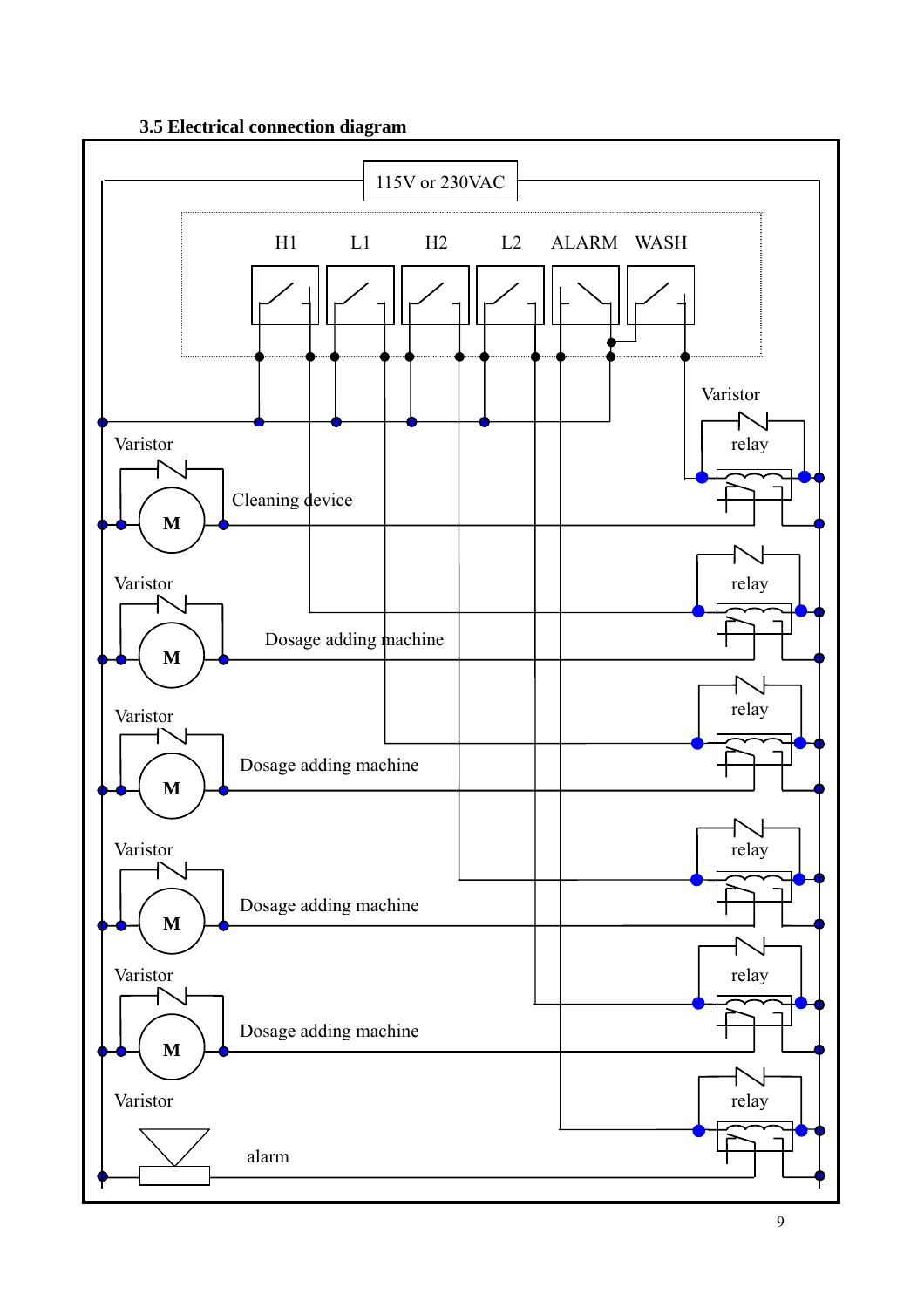## **4.Introduction**

**4.1 Front panel** 

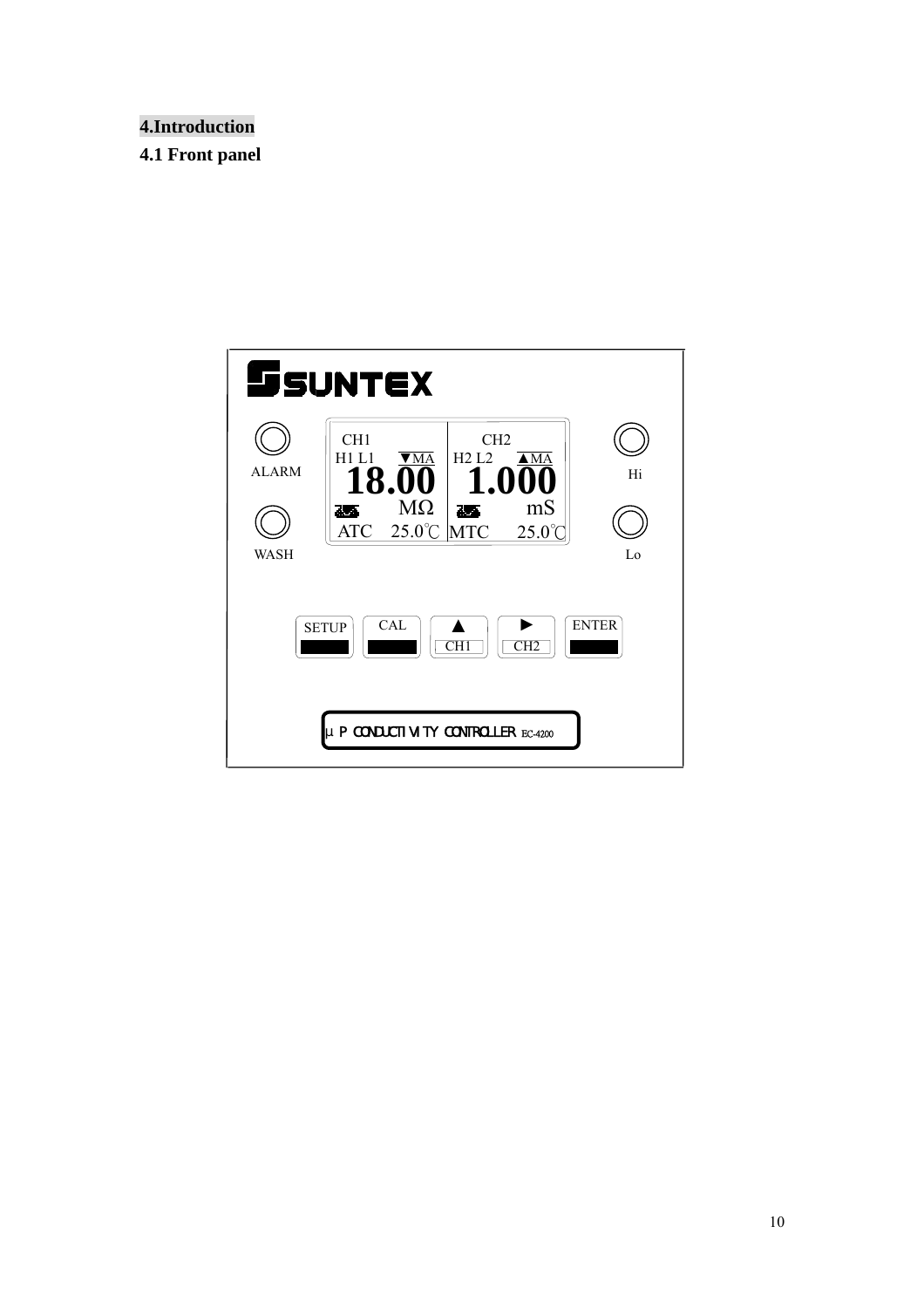#### **4.2Descriptions of LCD screen:**

- 1. Wash relay indicator
- **CON** Activates wash relay,

when wash on time is up.

Activates wash relay, when

wash on time is off.

3. Current output status: ▲MA

output current over than 20MA output current lower than 4MA ▼MA

4. High and low point relay indicators CH1 high point relay on.  $H1$ 



CH2 high point relay on.  $H<sub>2</sub>$ 

 $L<sub>2</sub>$ 

# CH2 low point relay on.

#### 2. Calibration prompter

**B**<sub>OFF</sub>

Reminding user that it is 72 ፌ time to calibrate electrode. It will start blinking when time ticks to 80% of CAL INTERVAL TIME, steadily appears when CAL INTERVAL TIME is up.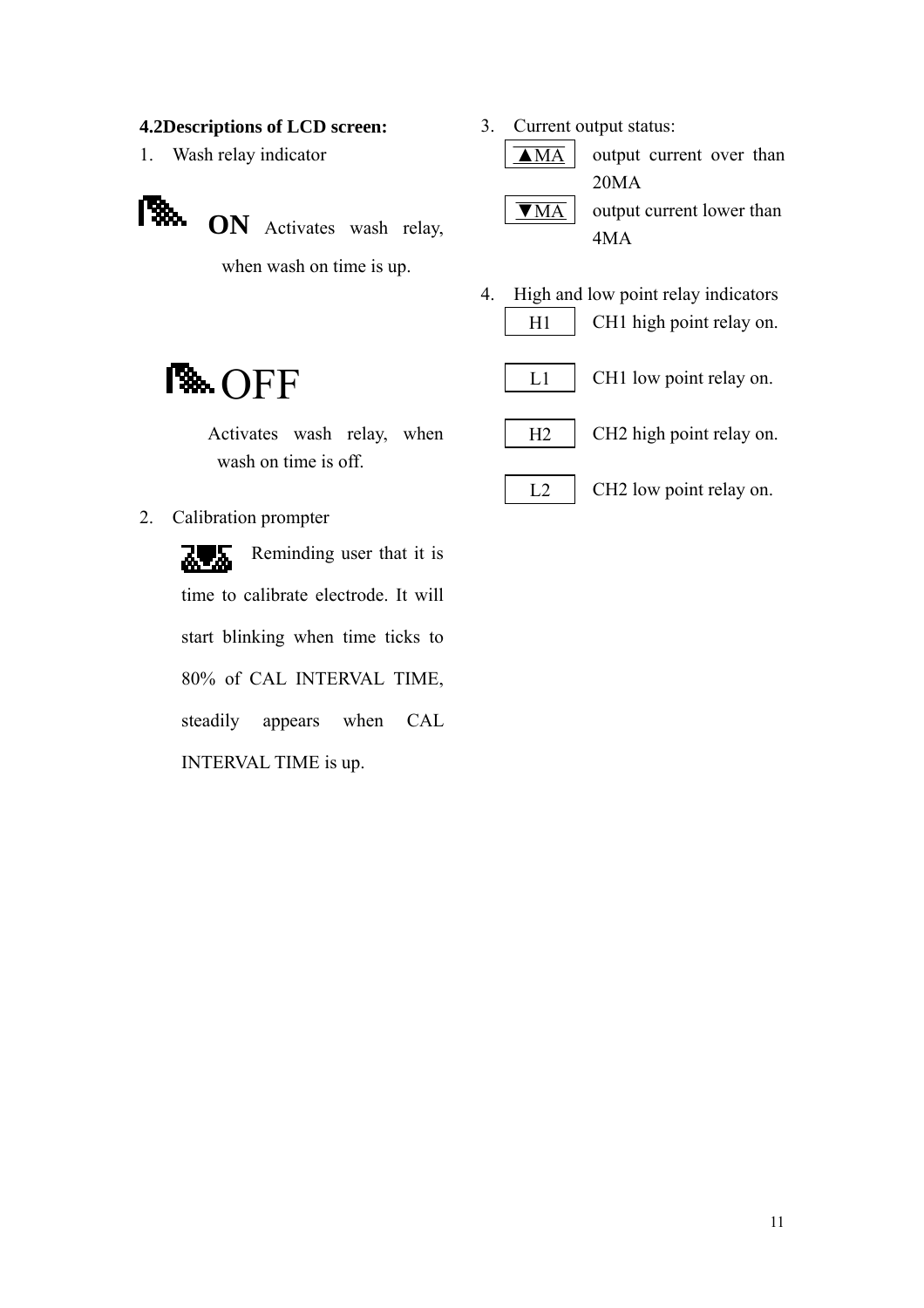#### **4.3 Functions of LCD screen**

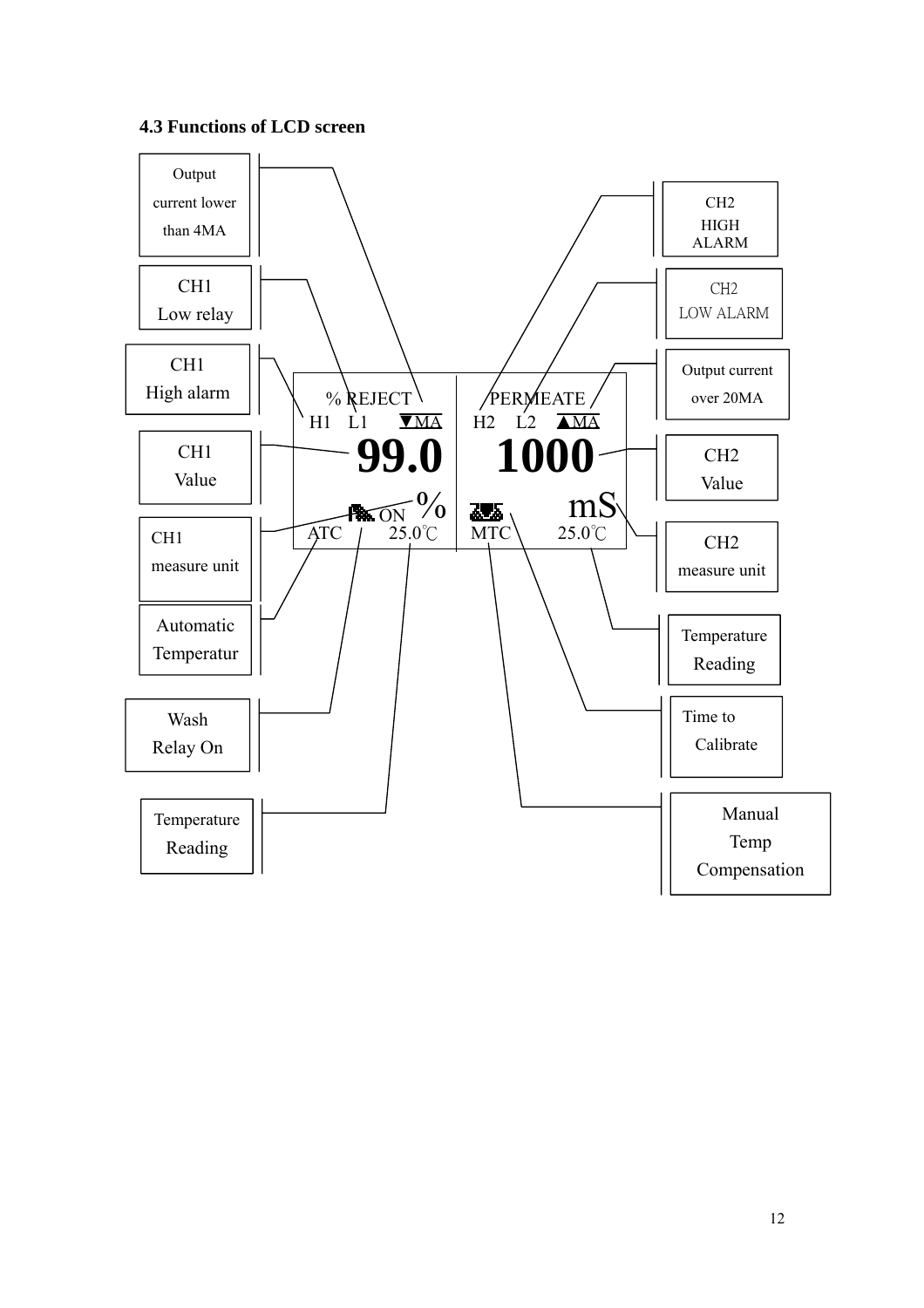#### **4.4 Descriptions of buttons**

The unit provides multi-key to prevent people from unauthorized access, as the following:



:**Setup access key.** 

In measurement mode:

To coordinate  $\overline{CH1}$  or  $\overline{CH2}$ , it allows you to access CH1or CH2 parameter setup mode.

In parameter setup mode:

Press **SETUP** to exit setup mode and return to measurement mode.



#### :**Calibration access key.**

In measurement mode:

To coordinate CH1 or  $CH2$ , it allows you to access CH1or CH2 calibration mode.

In setup mode:

Press **CAL** to exit calibration mode and return to measurement mode.



:**Up or CH1 key.** 

Up key:

- Allows you to Increase numeric values.
- Move cursor up within menu.
- Toggle parameters.

CH1**:** In measurement mode.

- **•** To coordinate **SETUP** or **CAL** allows you to access setup mode or calibration mode of channel 1.
- z To coordinate **ENTER** allows you switch to CH1 screen.



# : **Right/Down or CH2 key.**

Right key:

- Shift cursor to next right.
- Left or right selection on the menu.

Down key:

Allows you todecrease numerical values or move menu cursor down.。

- $CH2$ :  $\odot$  In measurement mode, to coordinated **SETUP** or **CAL** allows you to access CH2 parameter setup mode or calibration mode CH2.
	- ○2 coordinated **ENTER** allows you to switch to CH2 screen.



#### :**Enter key.**

In parameter setup or calibration mode:

- Select items within menu
- Store input data in the setup mode. In measuring mode:

coordinated  $\vert$  CH1 or CH2 to switch screen.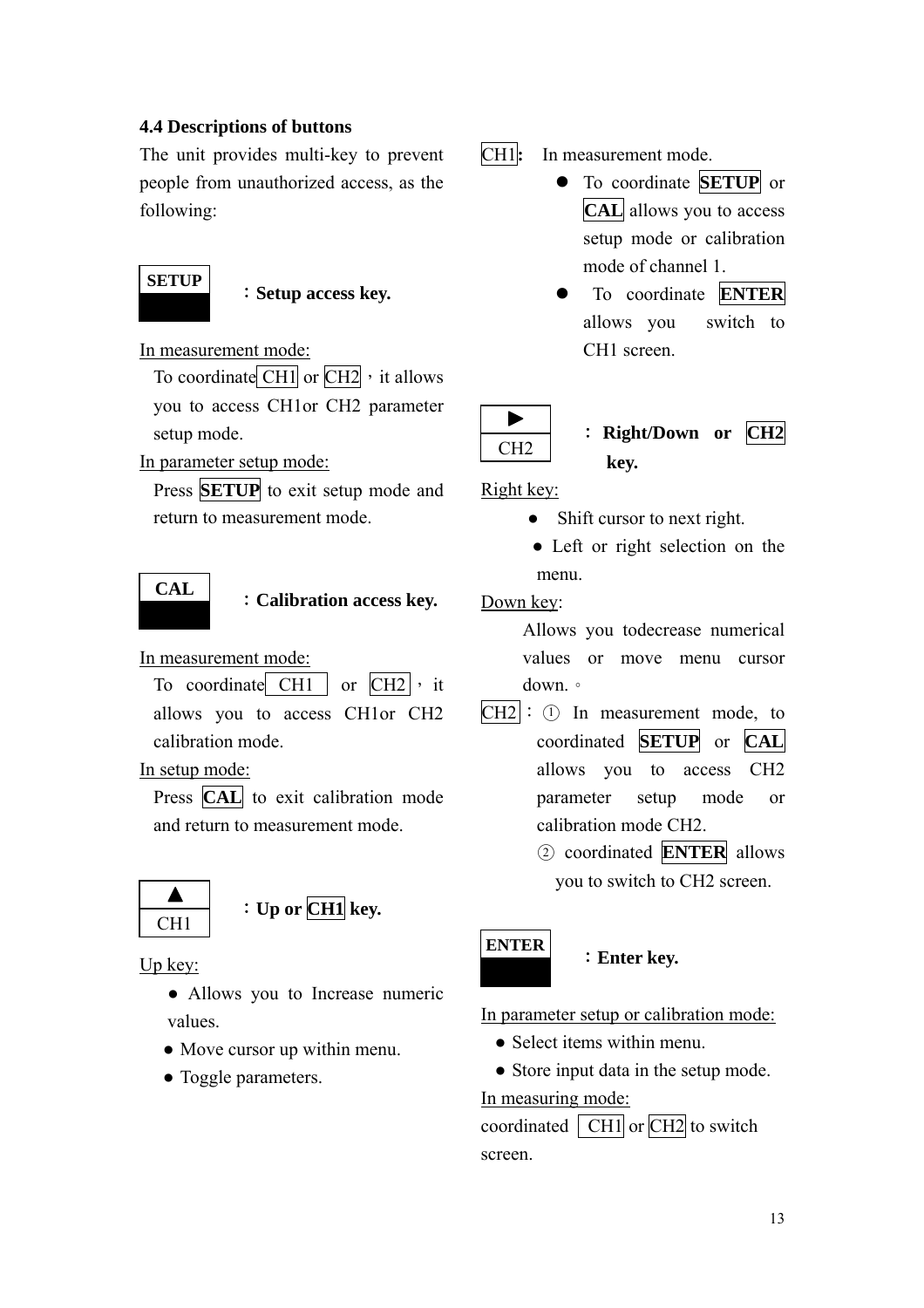### **Review of multi-key:**

Access channel CH1 setup mode.





Access channel CH2 setup mode.



| ,<br>ł. |
|---------|

Access channel CH1 calibration mode.



Access channel CH2 calibration mode.



| 7<br>н<br>Ų. |  |
|--------------|--|

CH1

 $\blacktriangle$ 

**ENTER**

Switch channel CH1 to full screen.



Switch channel CH2 to full screen.

| æ     |  |
|-------|--|
| ר בוי |  |

Split screen into dual channel.

+





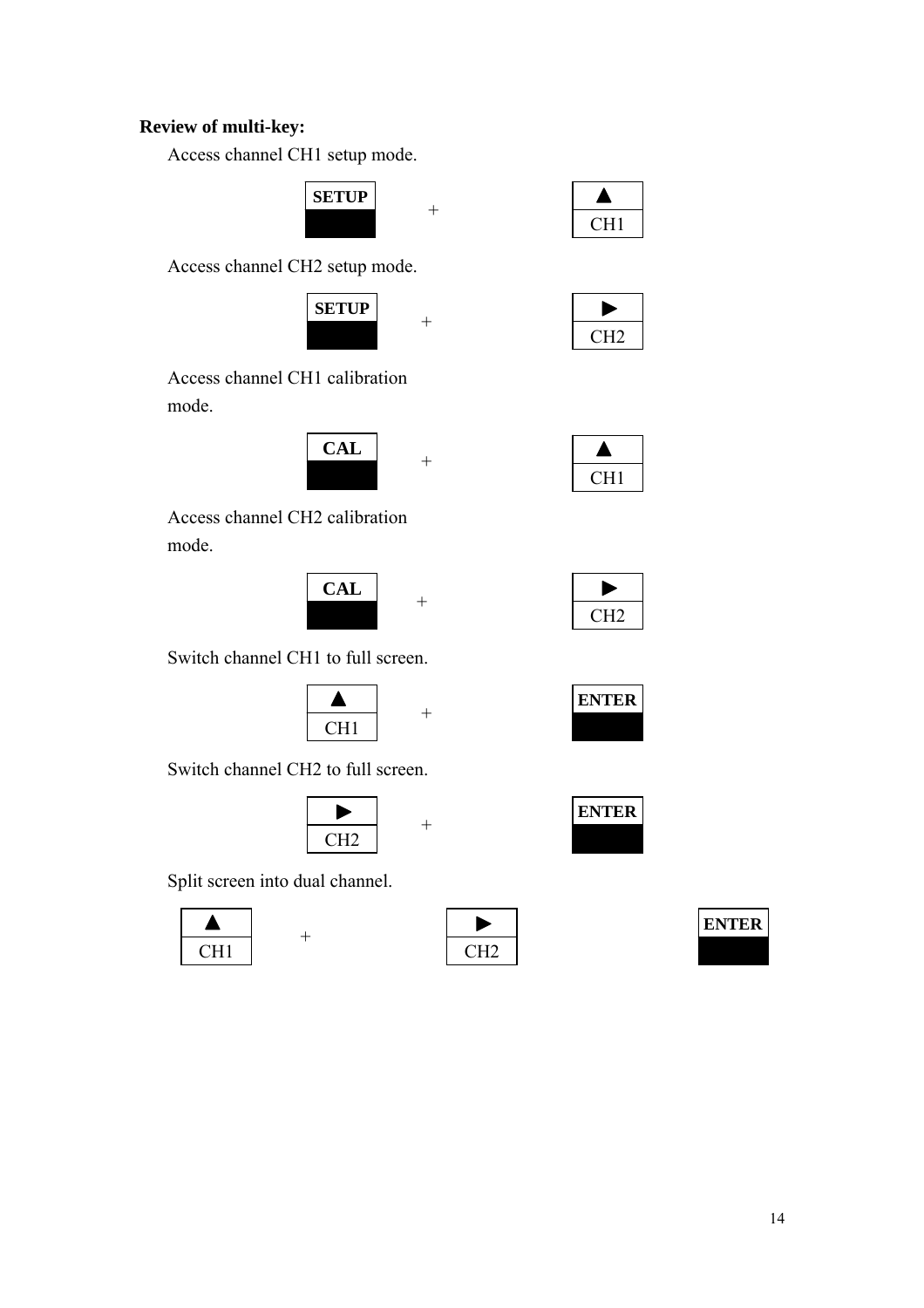#### **4.5 LED indicators**

The unit has 4 kinds of LED indicators they are ALARM, WASH, Hi and Lo. Both ALARM and WASH indicators are red LEDs, Hi and Lo indicators are triple colored (red, green and orange) LEDs.

#### **ALARM LED**

The following conditions will lead to an alarm warning.

- 1. Resistivity over range.
- 2. Current output exceeds  $4\sim$  $20mA$
- 3. Temperature over range.
- **WASH LED** indicates wash relay activated or not. (Only for rejection function)
- **Hi LED** indicates H1/2 relay activated or not.

#### **Colors of Hi LED:**

- **Red** CH1 activated.
- Green **•** CH<sub>2</sub> activated.
- **Orange** Both CH1 and CH2 activated.

Condition of activating H1 relay

Measuring value  $\geq$  Threshold(TH)

Condition of de-activating H1 relay

Measuring value  $\leq$  [Threshold – Dead Band(DB)]

**Lo LED** indicates L1/2 relay activated or not.

#### **Colors of Lo LED:**

- **Red** CH1 activated.
- Green **•** CH<sub>2</sub> activated
- **Orange** Both CH1 and CH2 activated.

Condition of activating L1 relay

Measuring value  $\leq$ Threshold (TH)

Condition of activating L1 relay

Measuring value  $\geq$  [Threshold + Dead Band (DB)]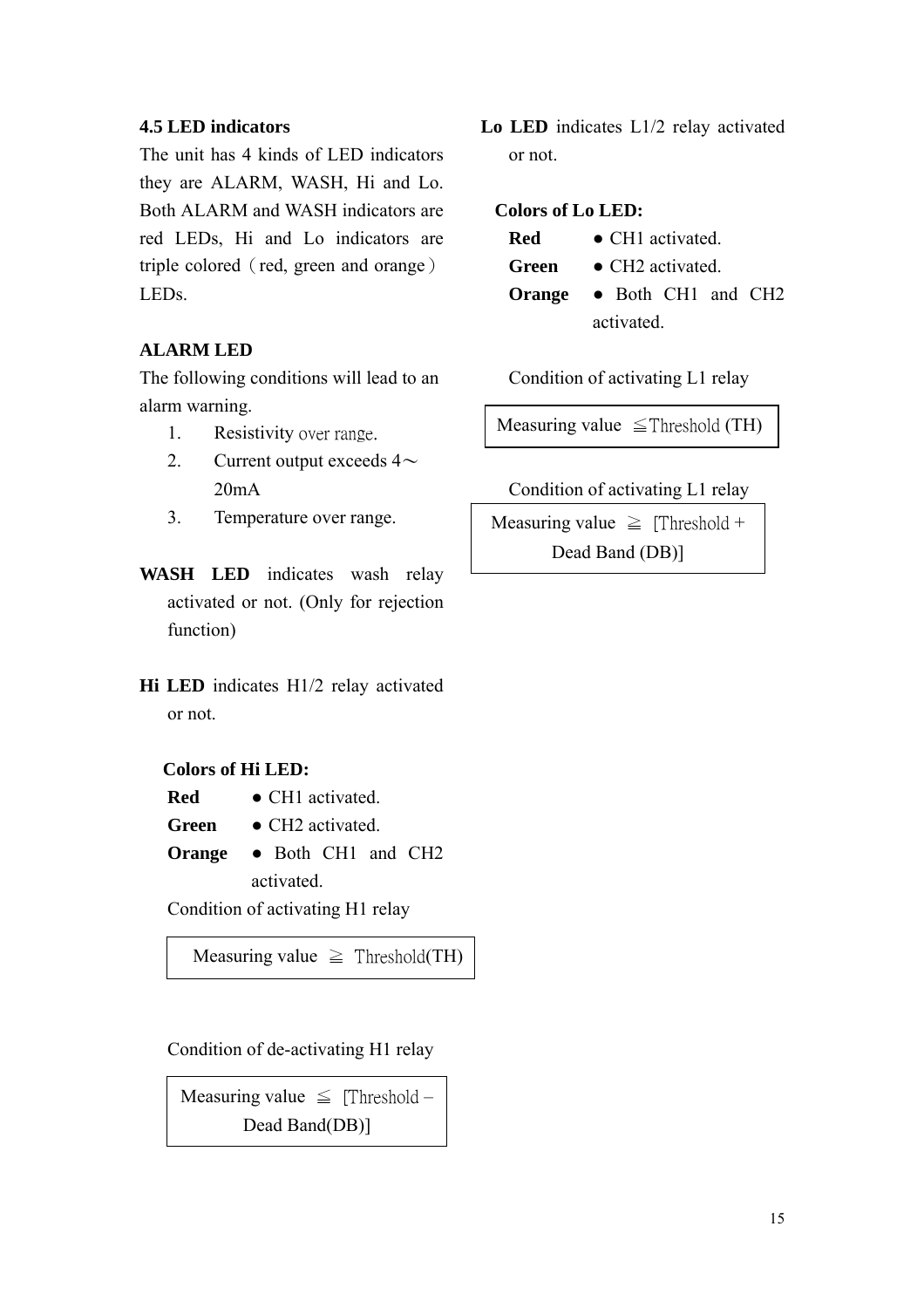### **5 Measurement mode**

**5.1 Overview flow chart of measurement mode** 



16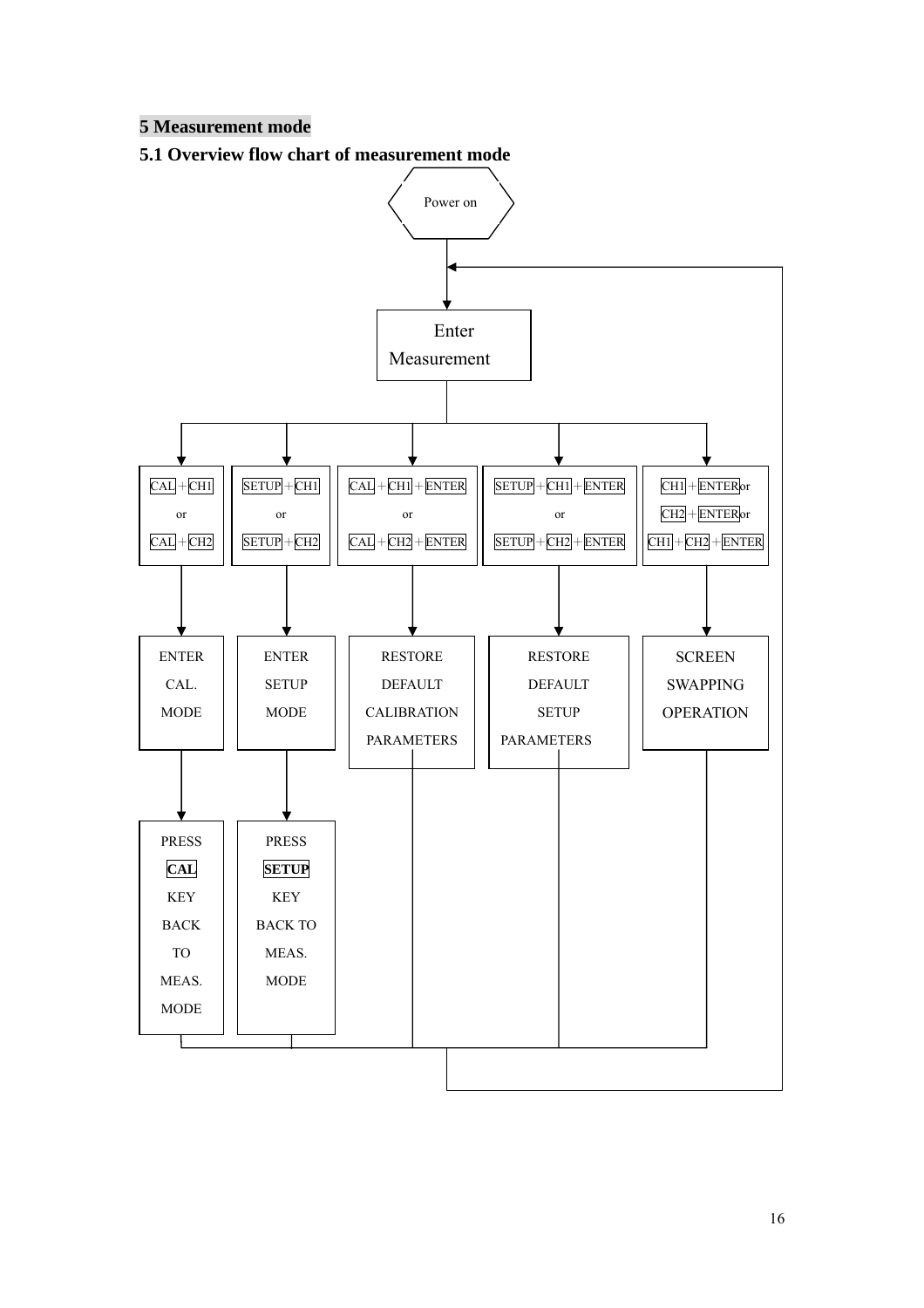## **5.2 Access setup mode**

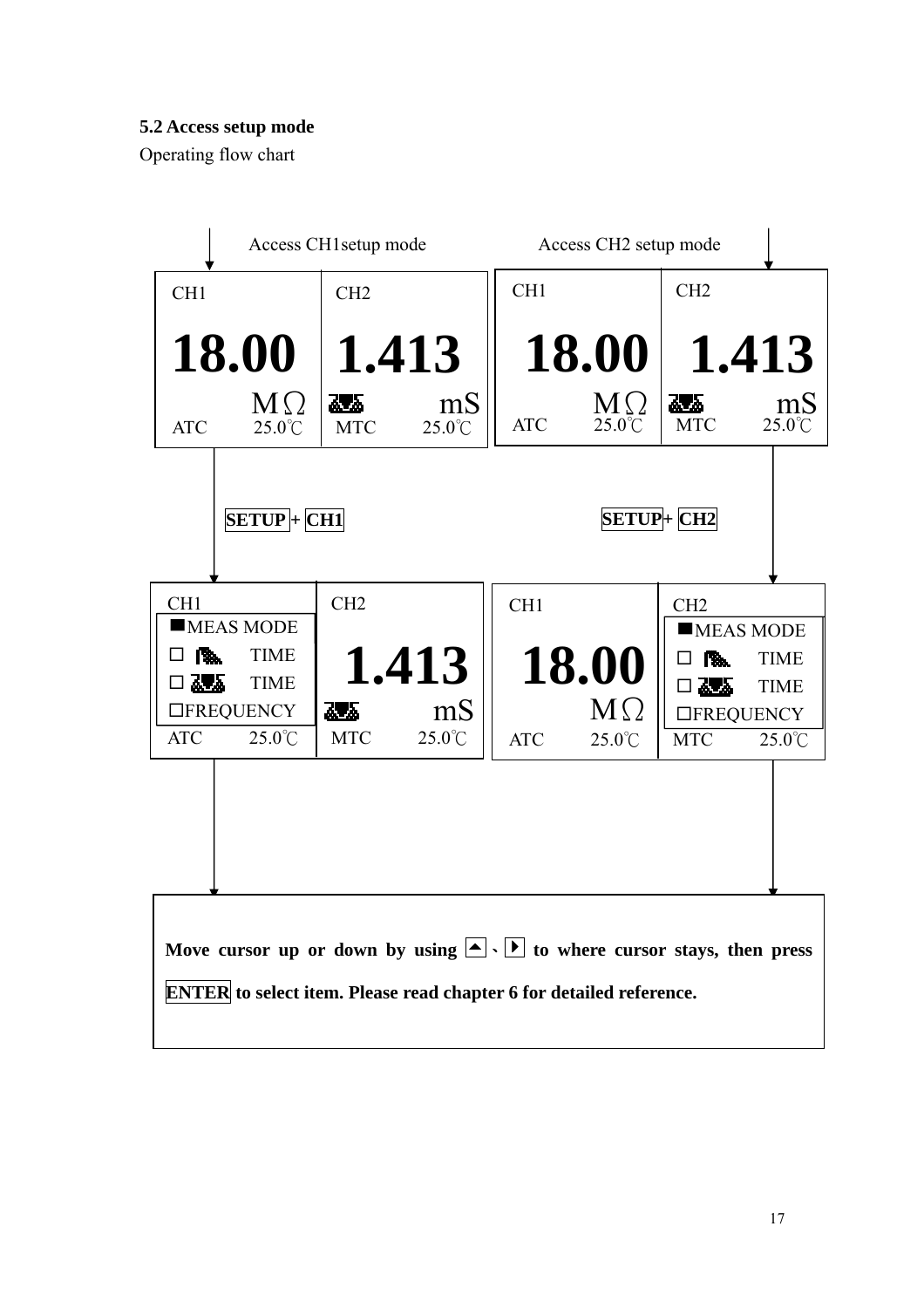## **5.3 Access calibration mode**

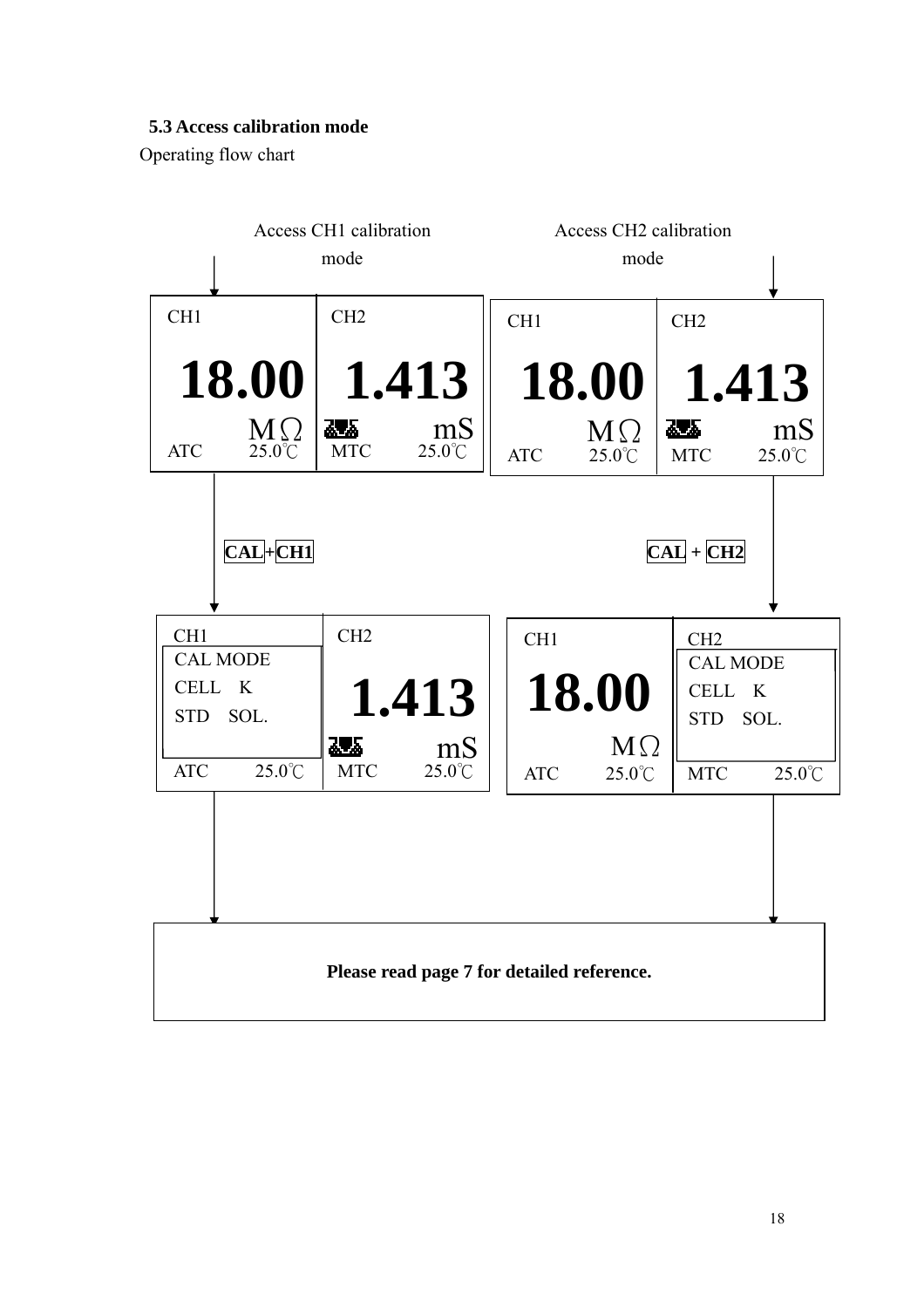## **5.4 Restoring default setup parameters**

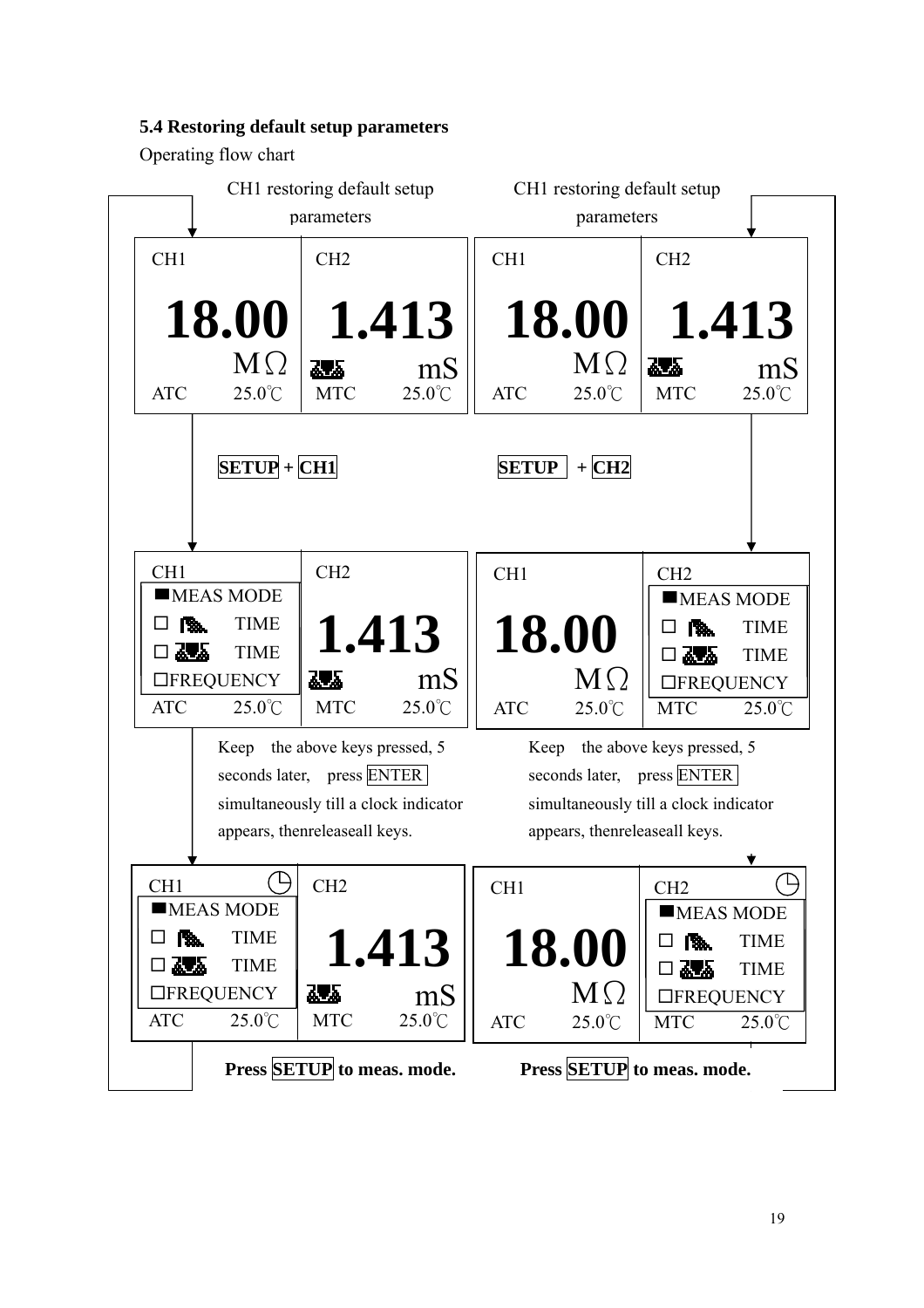#### **5.5 Restoring default calibration parameters**

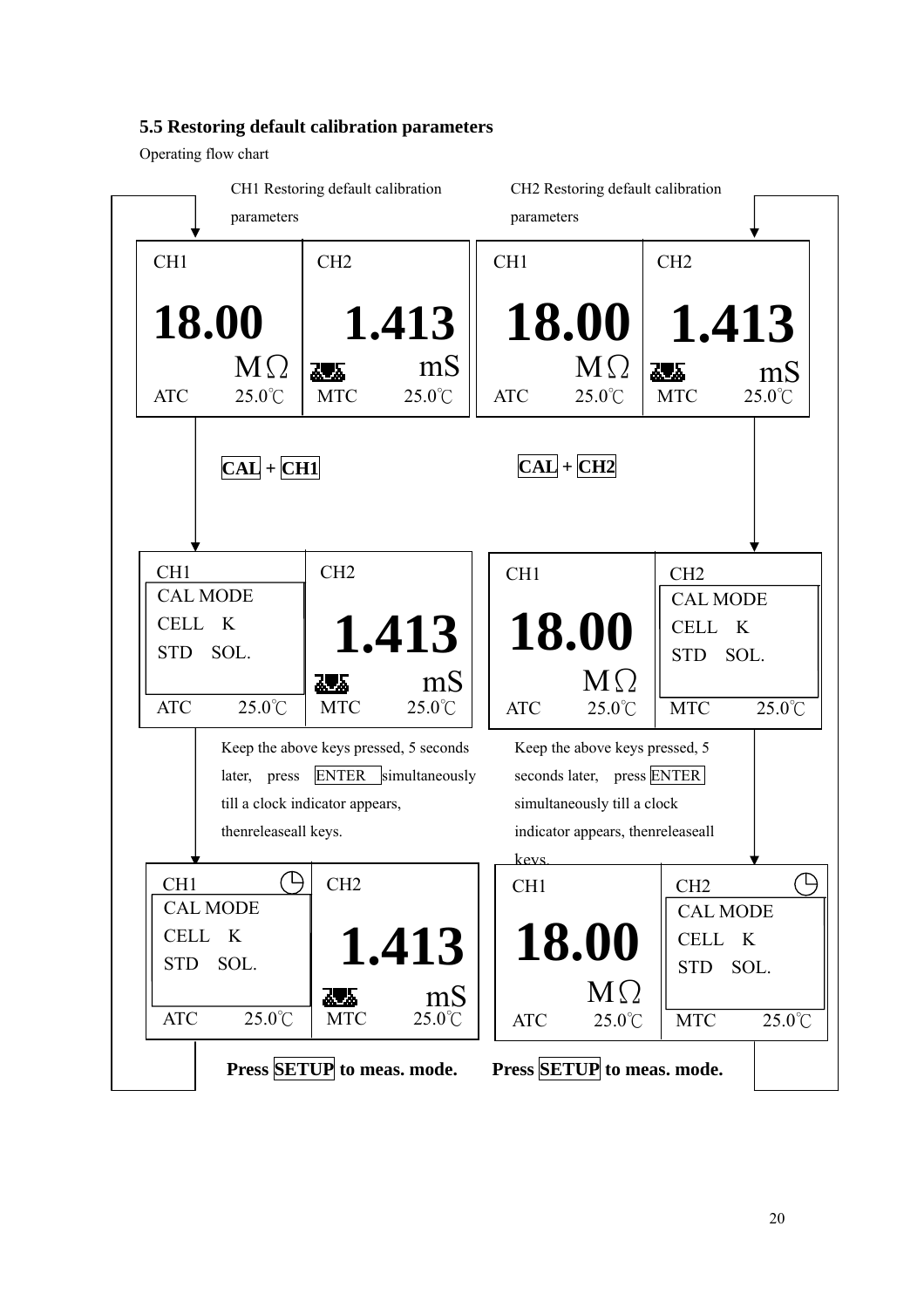### **5.6 Screen switch**

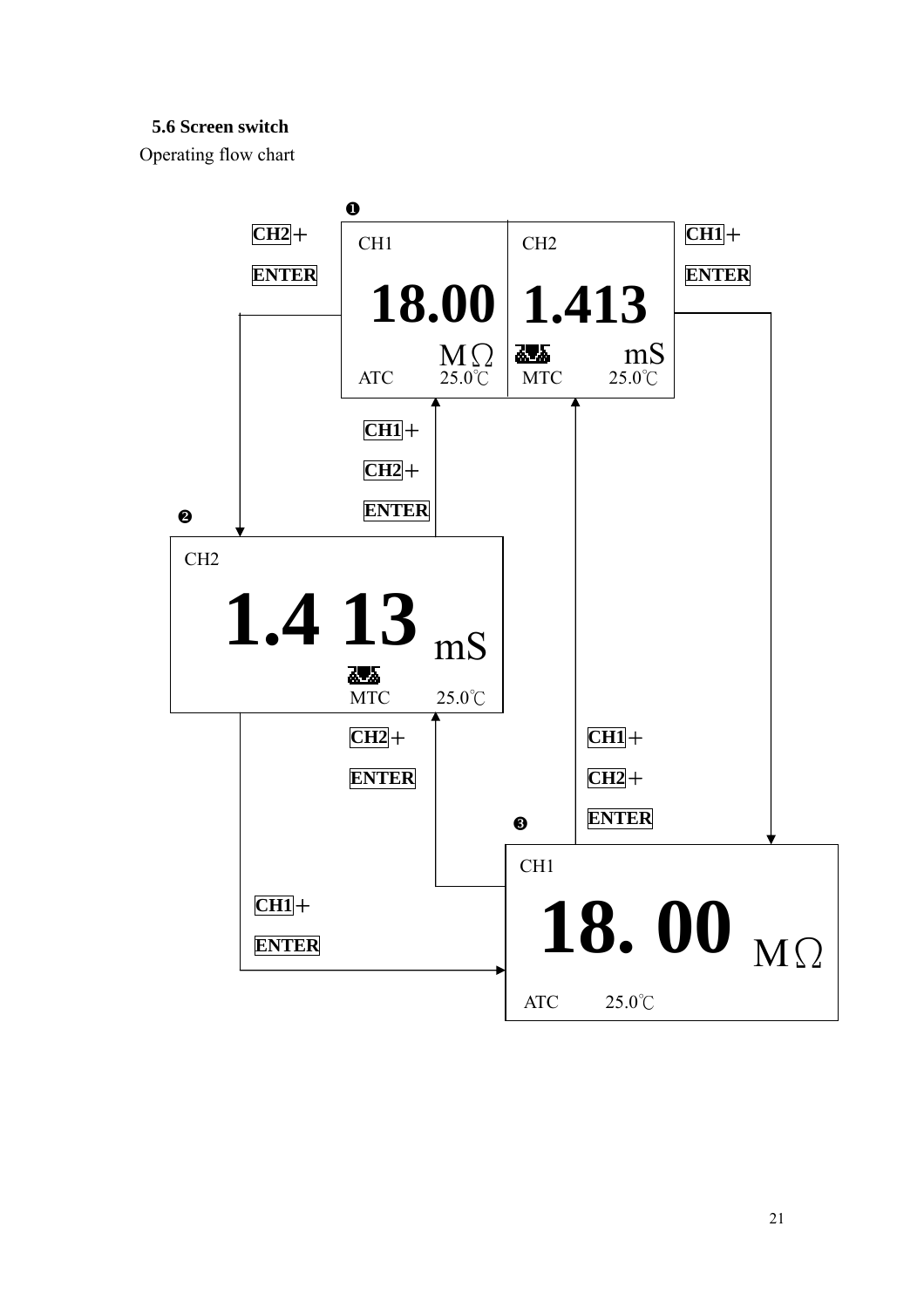#### **5.6.1 Operating mode screen swapping**

In measurement mode, EC4200 allows you to monitor two different or the same types of Resistivity/Conductivity. If you just measure one channel only, you can enlarge the screen for the best view. Details as the following:

1. Spilt screen  $\rightarrow$  enlarged CH1 only  $\bullet$   $\bullet$  (like the picture above)

# **CH1 + ENTER**

2. Spilt screen  $\geq$  enlarged CH2 only  $\bullet$  (like the picture above)

# **CH2 + ENTER**

3. Enlarged CH1 only  $\rightarrow$  spilt screen  $\odot$  (like the picture above)

# **CH1 + CH2 + ENTER**

4. Enlarged CH2 only  $\rightarrow$  spilt screen  $\bullet$  O(like the picture above)

# **CH1 + CH2 + ENTER**

5. Enlarged CH1 only  $\rightarrow$  Enlarged CH2 only  $\odot$  (like the picture above)

**CH2 + ENTER**

6. Enlarged CH2 only- $>$  Enlarged CH1 only  $\odot$  (like the picture above)

**CH1 + ENTER**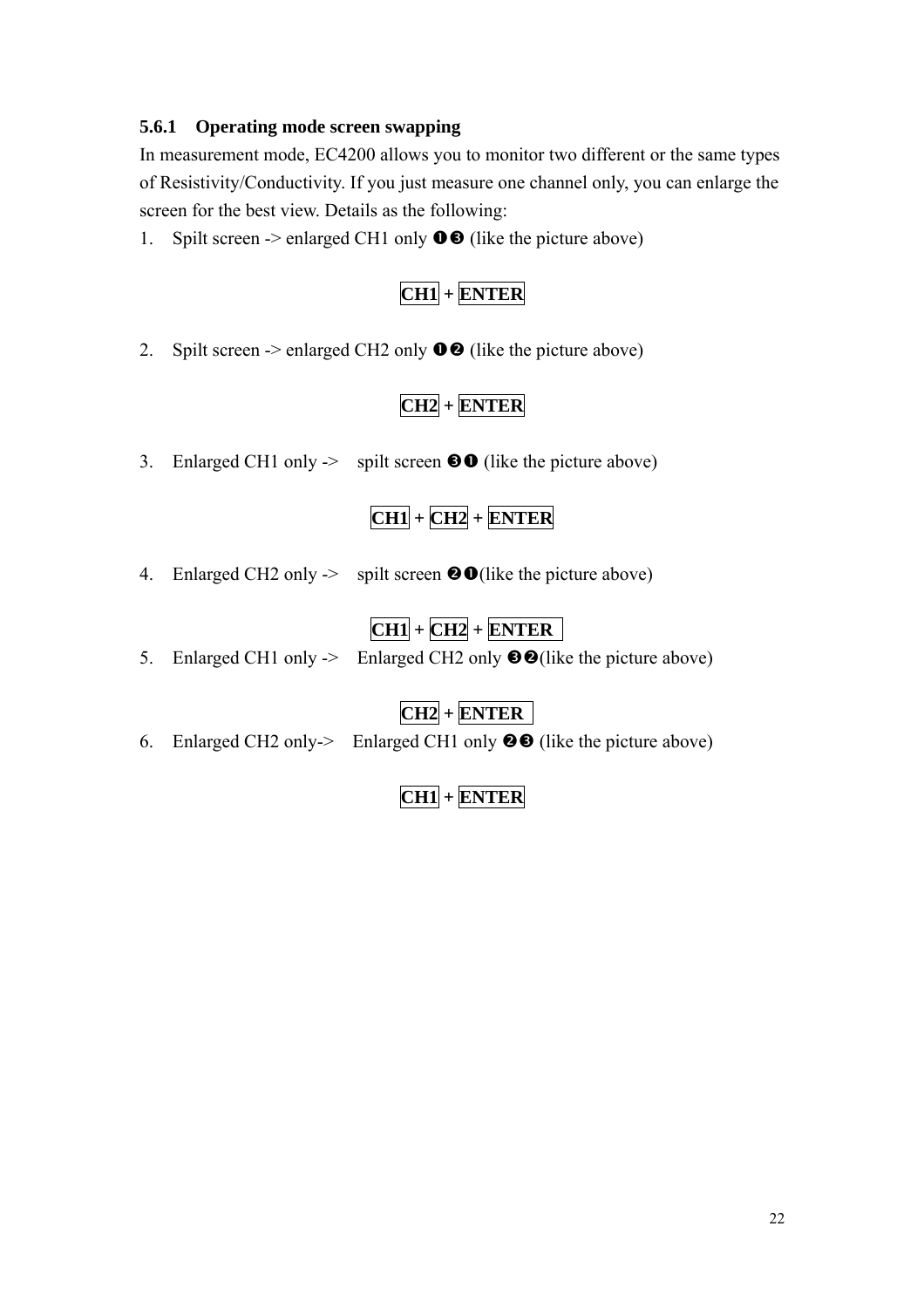**6 Setup 6.1 Overview flow chart of setup mode** 

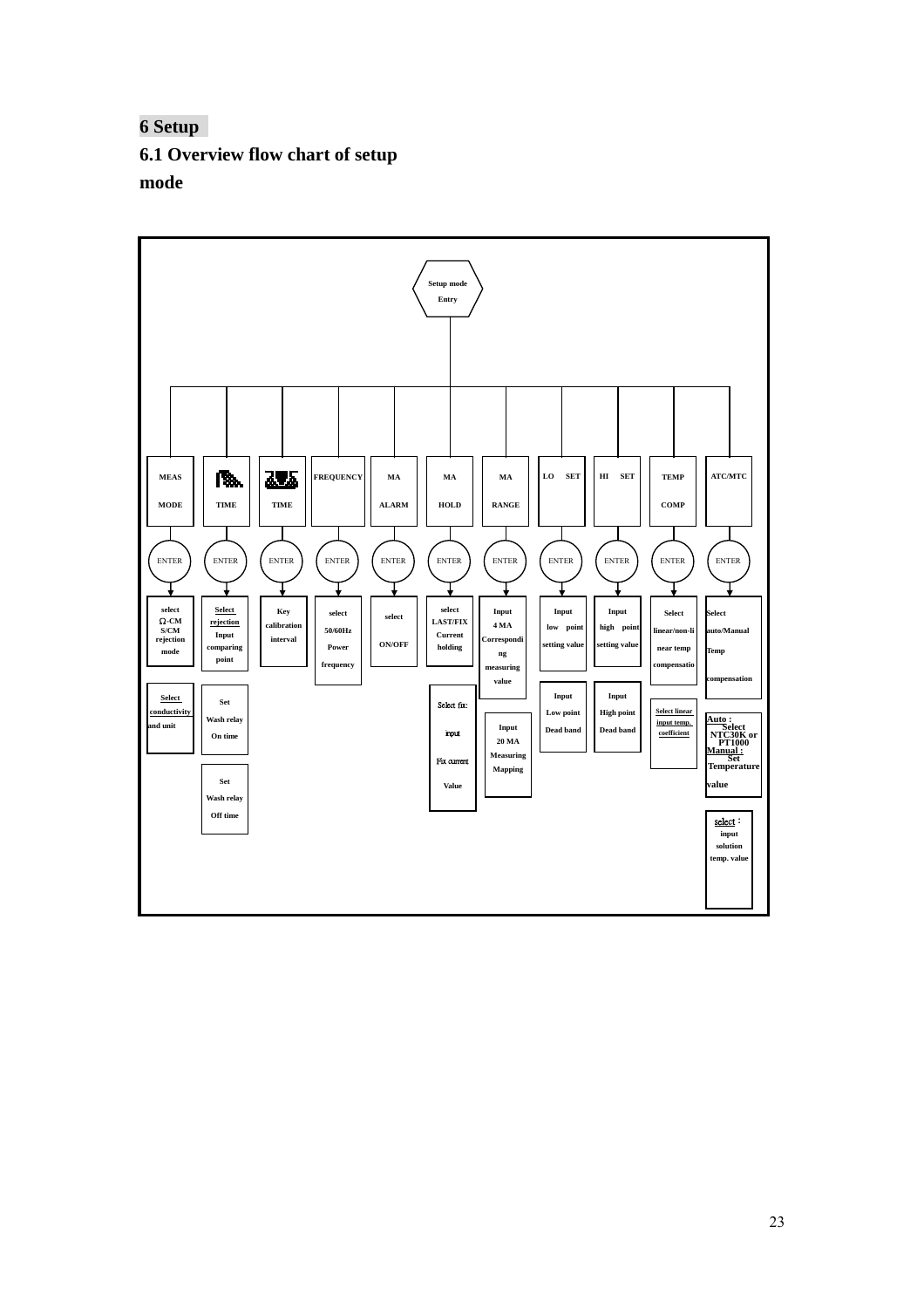#### **6.2 Access parameter setup mode**

Access channel CH1 setup mode. Press **SETUP + CH1** 

Access channel CH2 setup mode. Press **SETUP +** CH2

#### **6.3 Select measuring mode**

Select Ω–CM or S⁄CM or REJECTION display.

# **6.3.1 double display without % rejection**

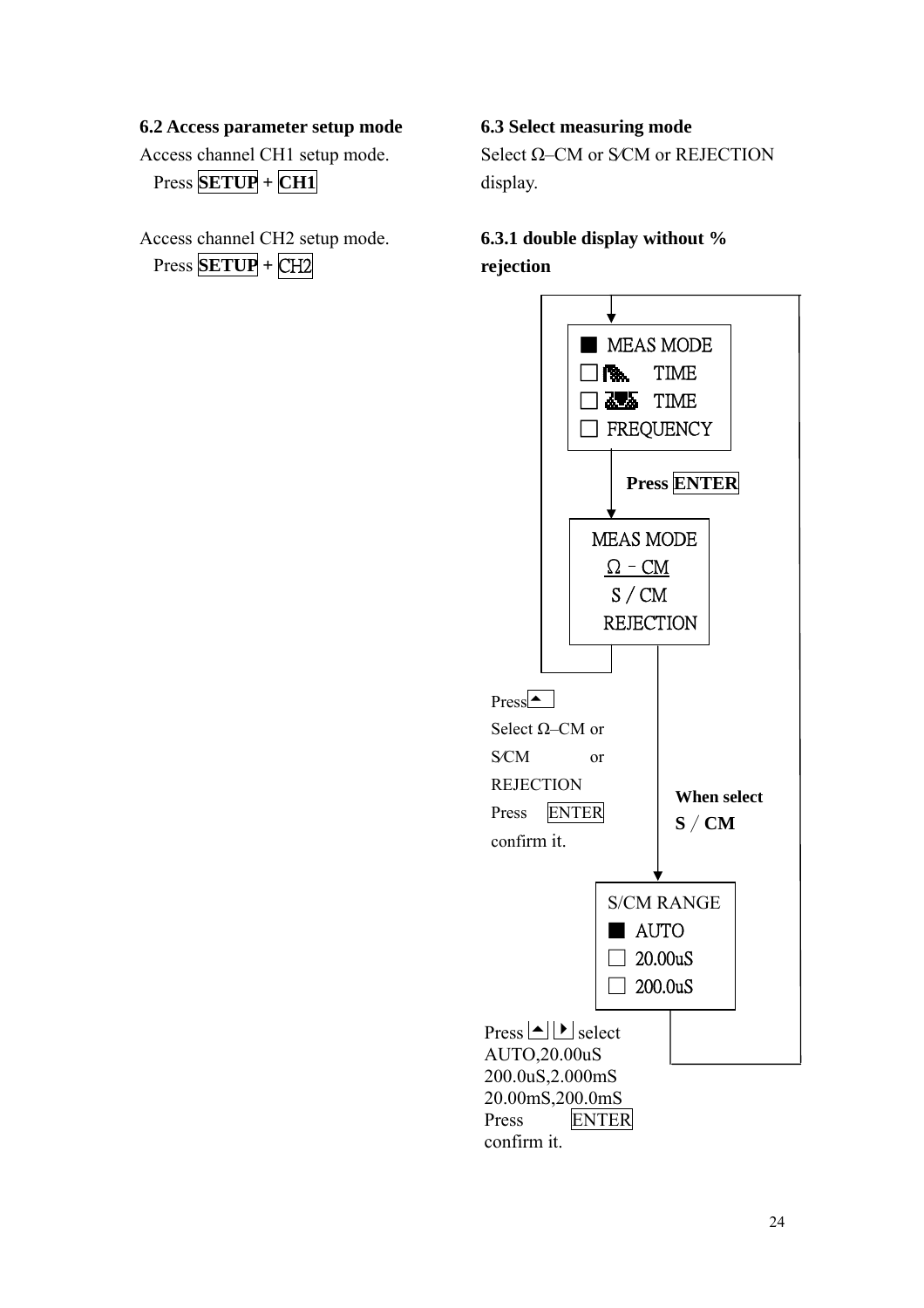**6.3.2 Single display or with one CH as rejection display** 



**6.4 Washing time setup** 

Can only be accessed when CH is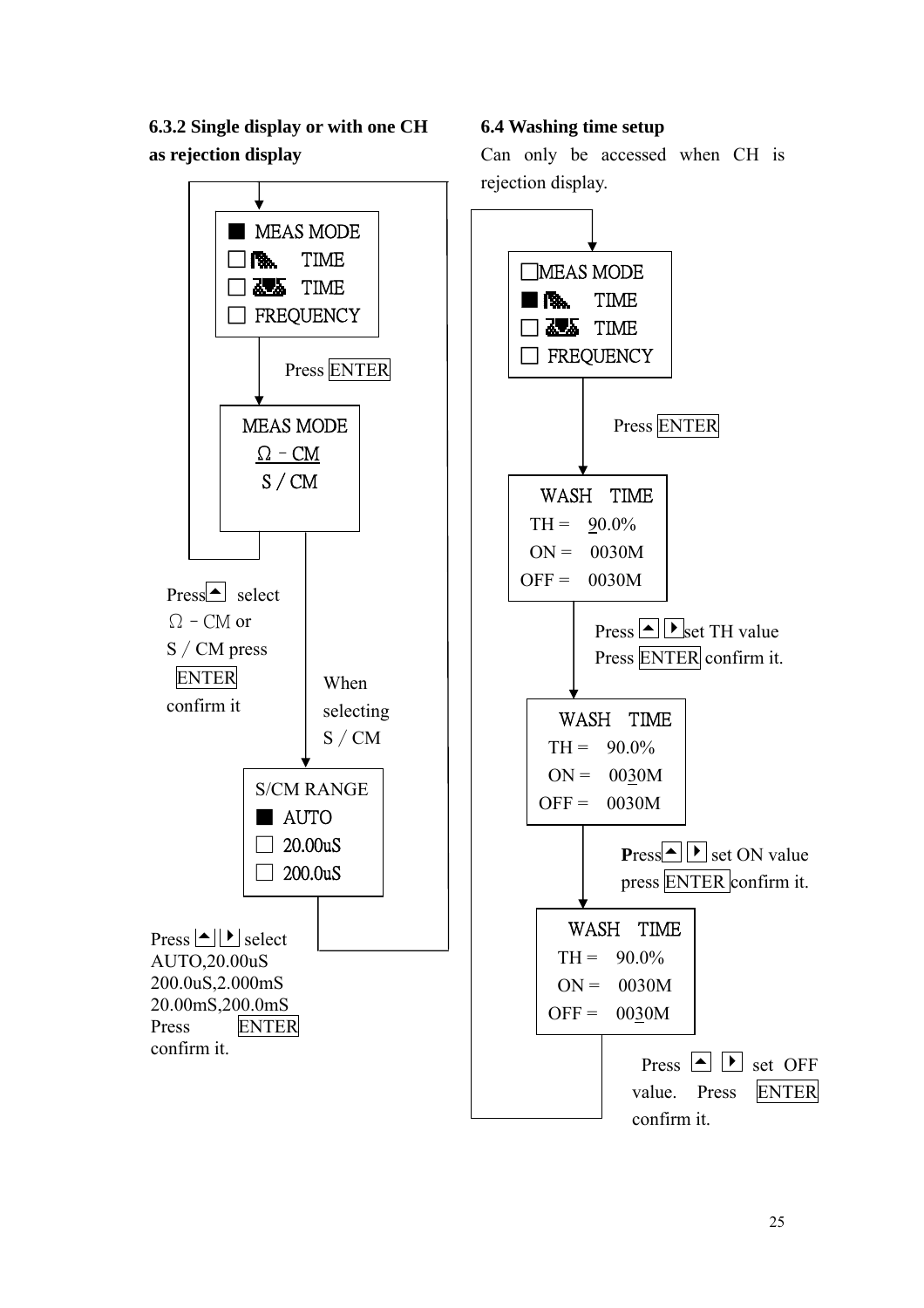## **6.5 Calibration interval**

If the value is zero, then stop this function.



#### **6.6 Frequency**

Set 50Hz or 60Hz power frequency.

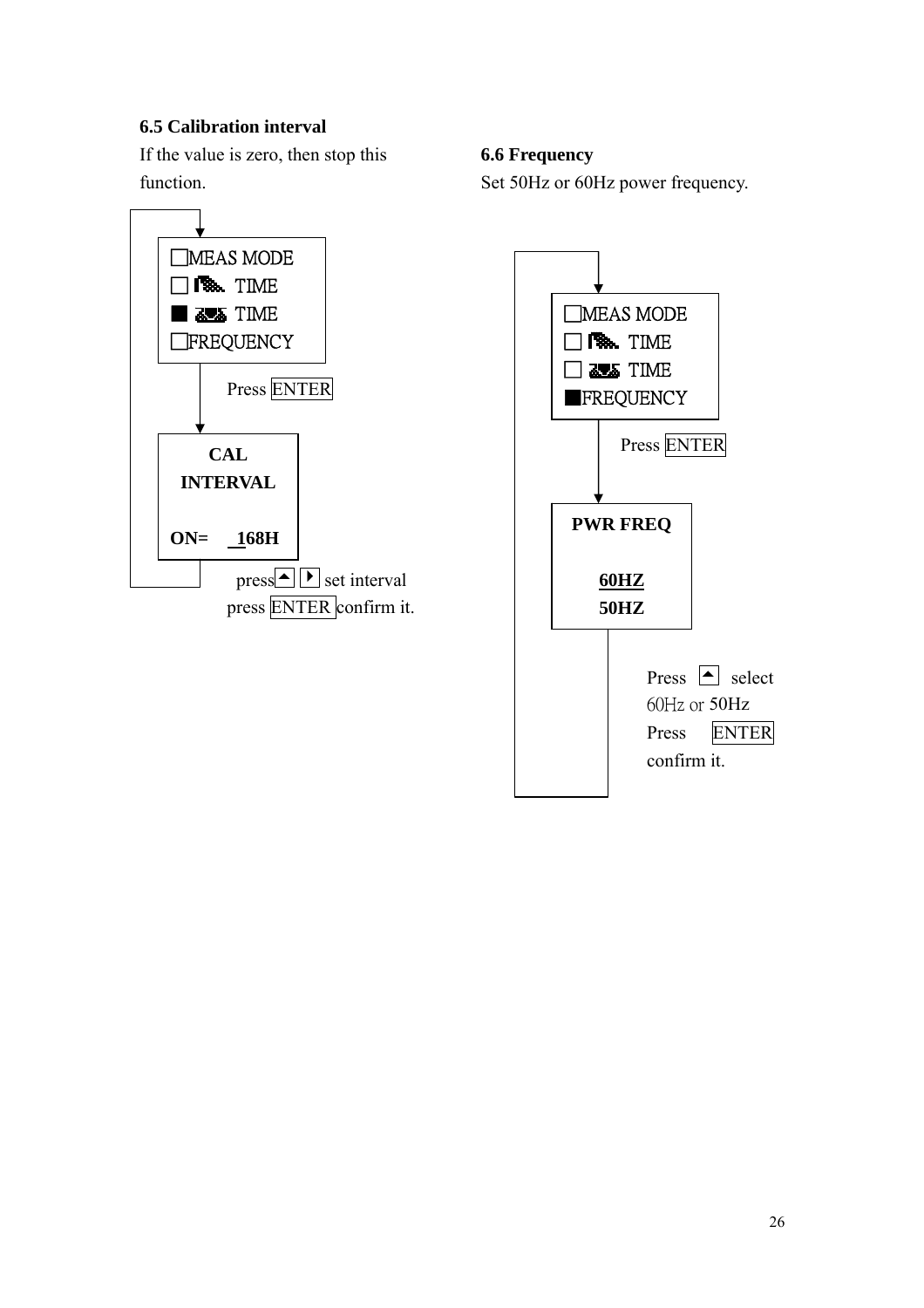### **6.7 Current alarm setting**

when the current is exceeded  $4-20mA$ , select on or off.

#### **6.8 Current output**

Set current output corresponding to measuring range.



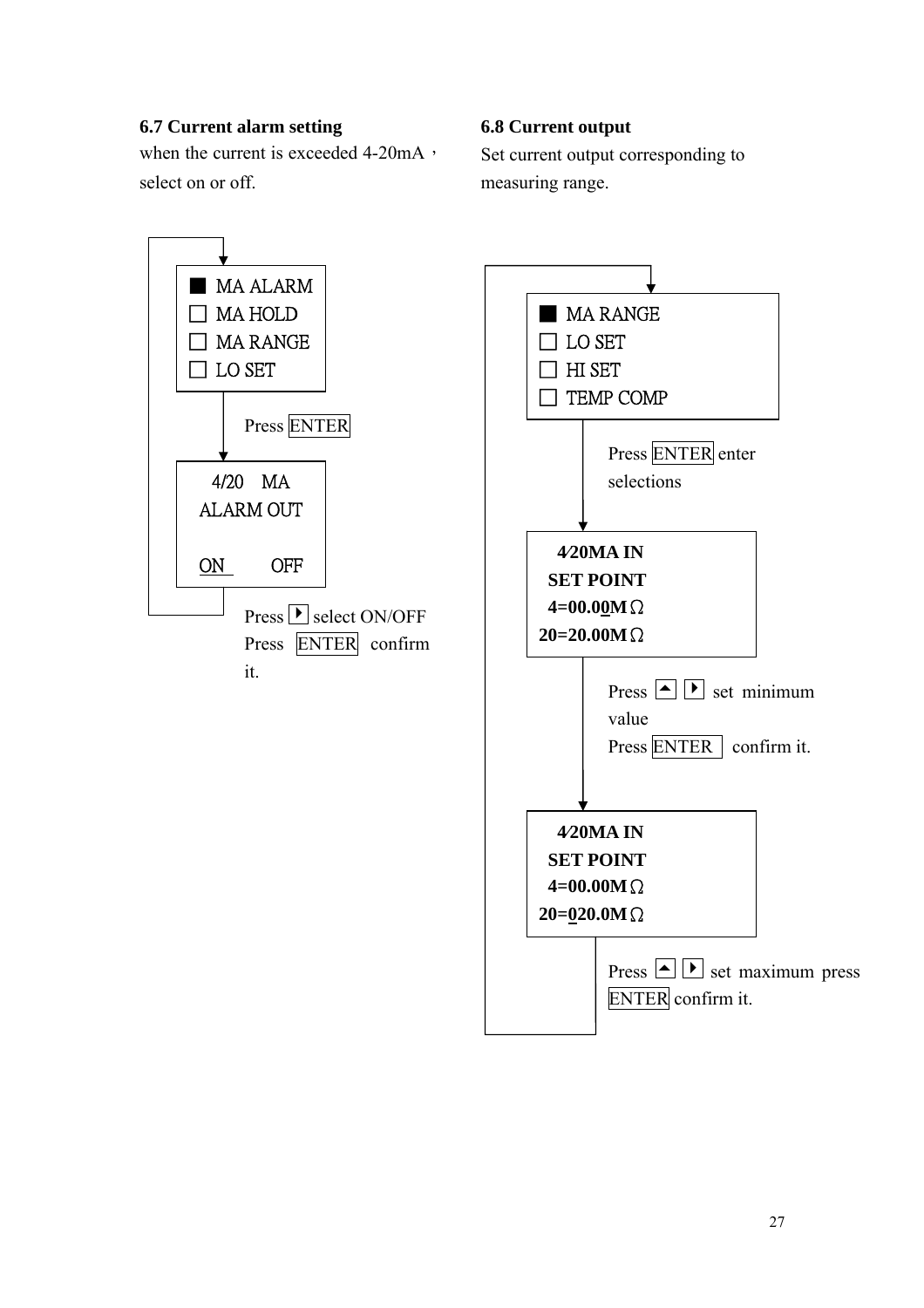## **6.9 Set low point**

Set low threshold and dead band. The range of threshold is  $0.00M\Omega \sim 20.00 M$  $\Omega \cdot 0.00$ uS~200. 0 MS  $\cdot 0.0\%$ ~100.0%



## **6.10 Set high point**

Set high threshold and dead band. The range of threshold is  $0.00M\Omega \sim 20.00 M$  $\Omega \cdot 0.00$ uS~200. 0 mS  $\cdot 0.0\%$ ~100.0%

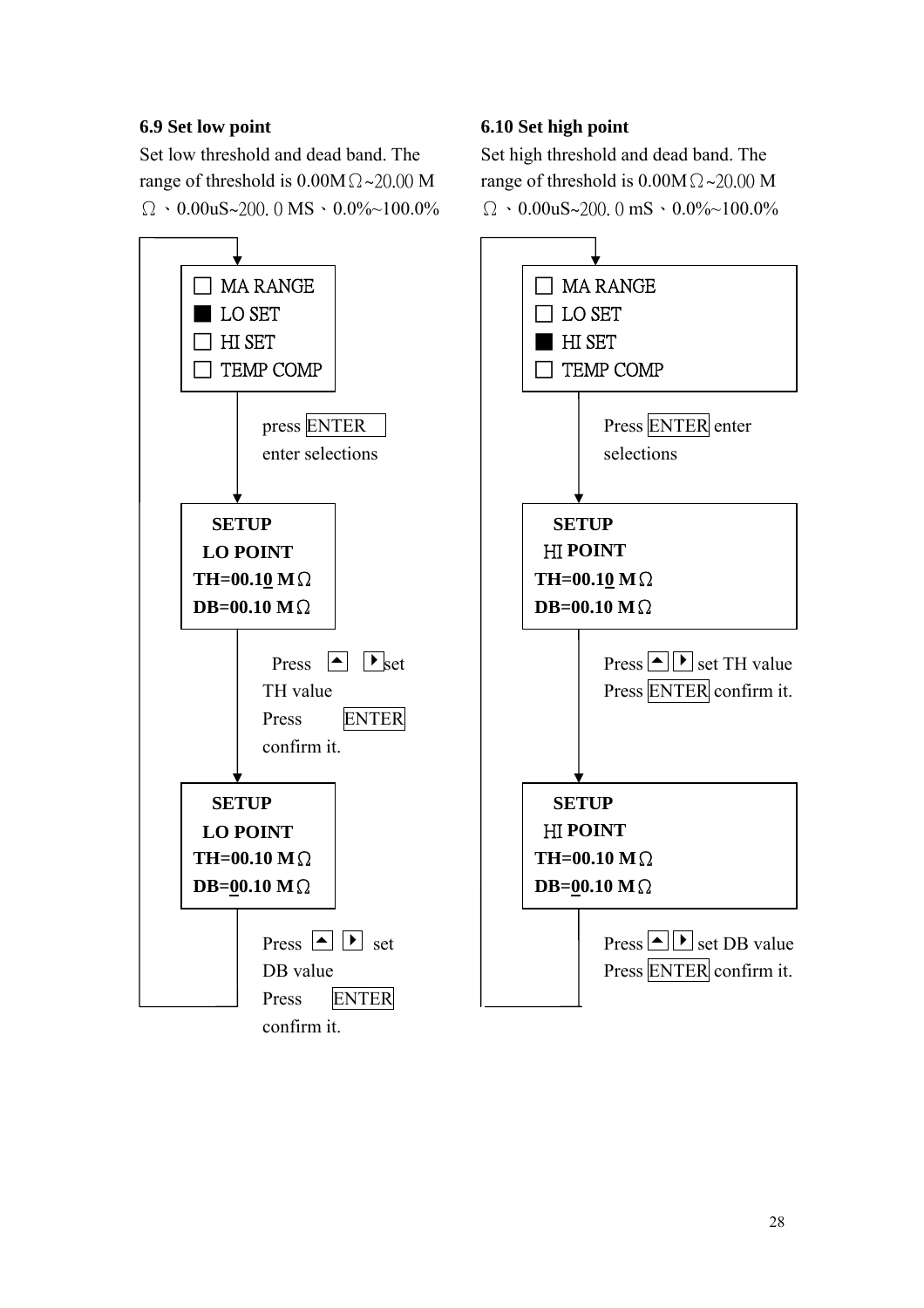#### **6.11 Temp. compensation**

#### **6.11.1 Non-linear compensation 6.11.2 Linear compensation**

RANGE:0.00%~5.00%

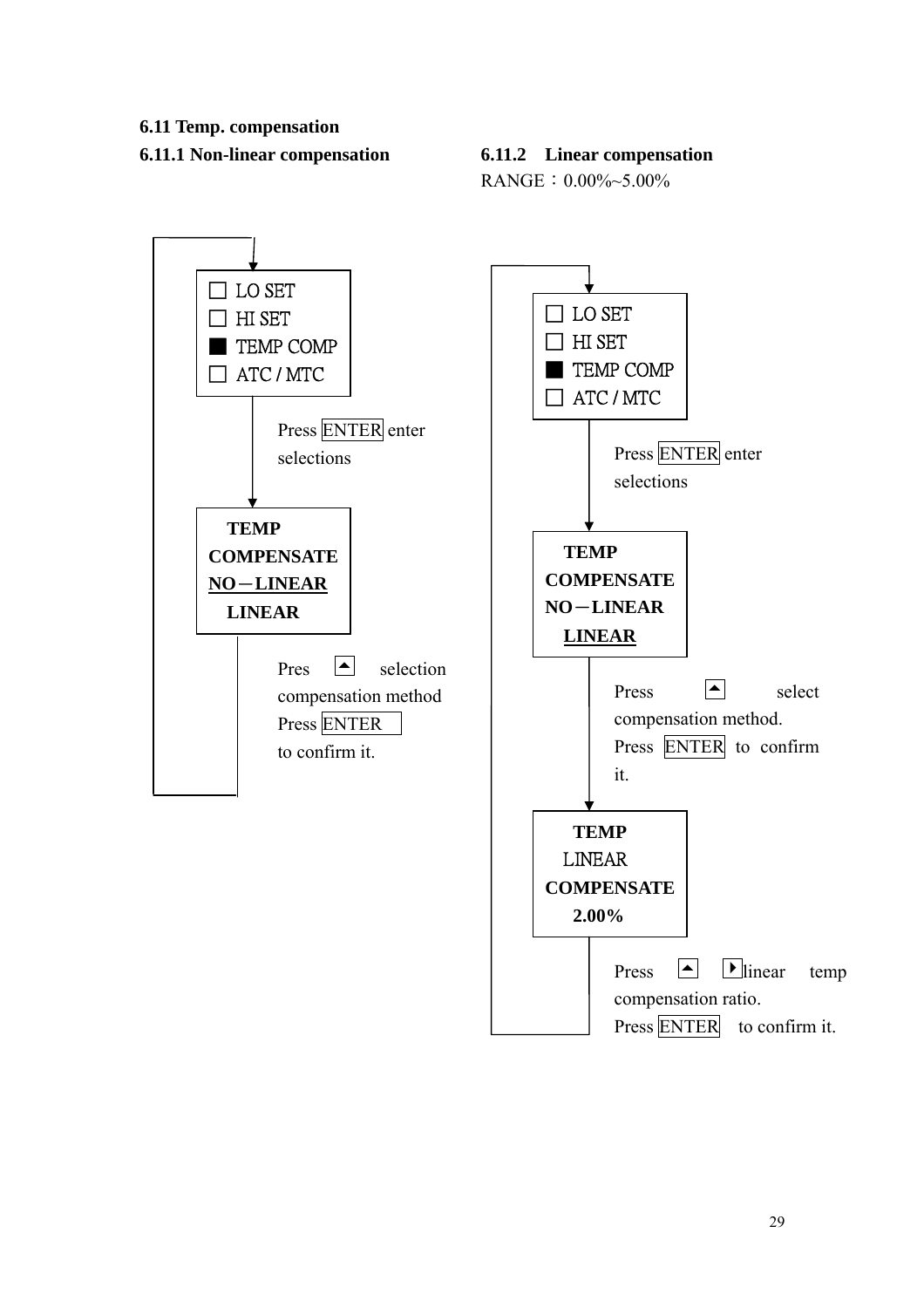## **6.12 Temp. measuring**

## **6.12.1 Temp. probe connecting**

Choose either NTC30K OR PT1000TEMP PROBE

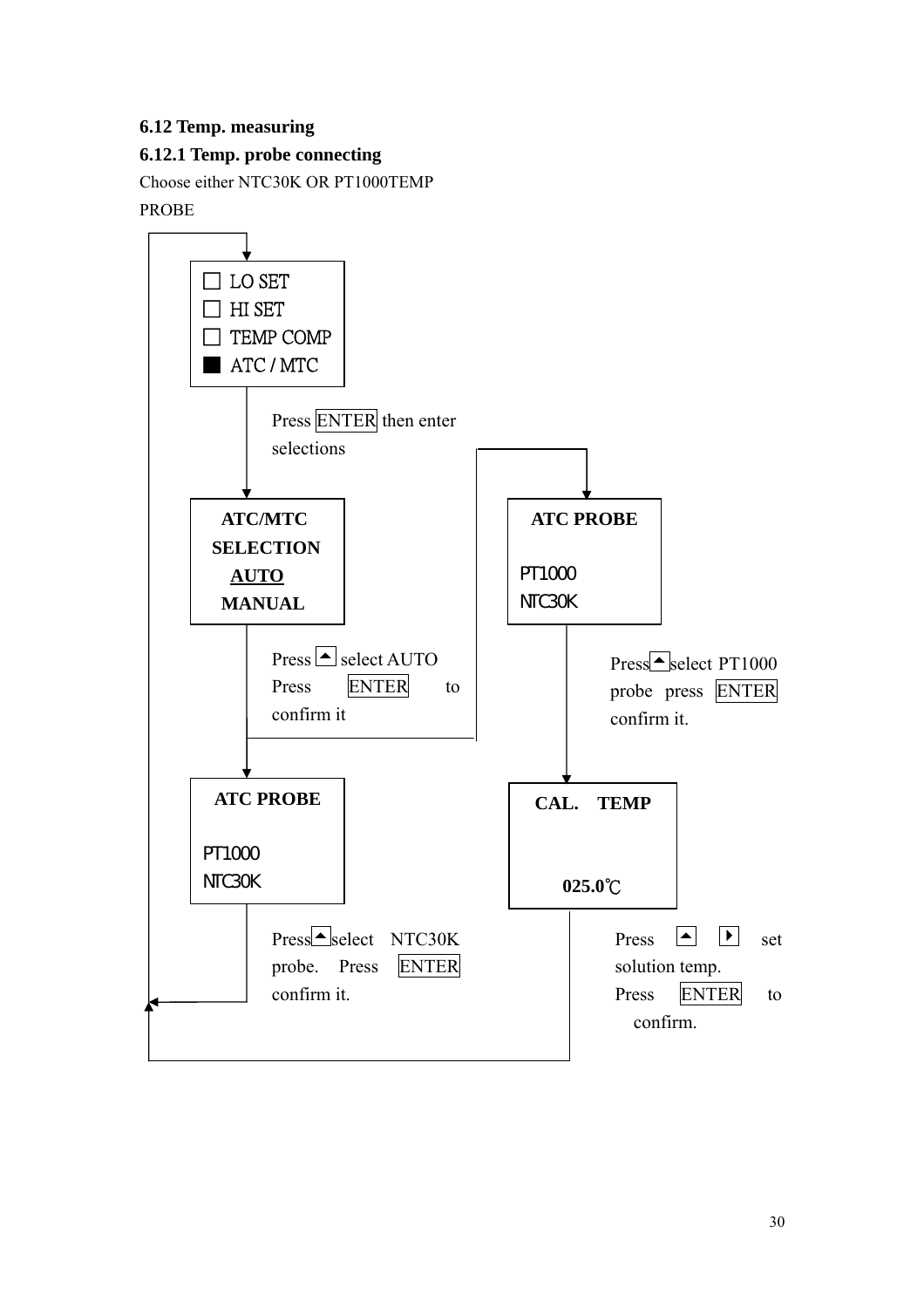## **6.12.2 Manual temperature setup**

RANGE:  $0.0^{\circ}$ C ~ 100.0°C

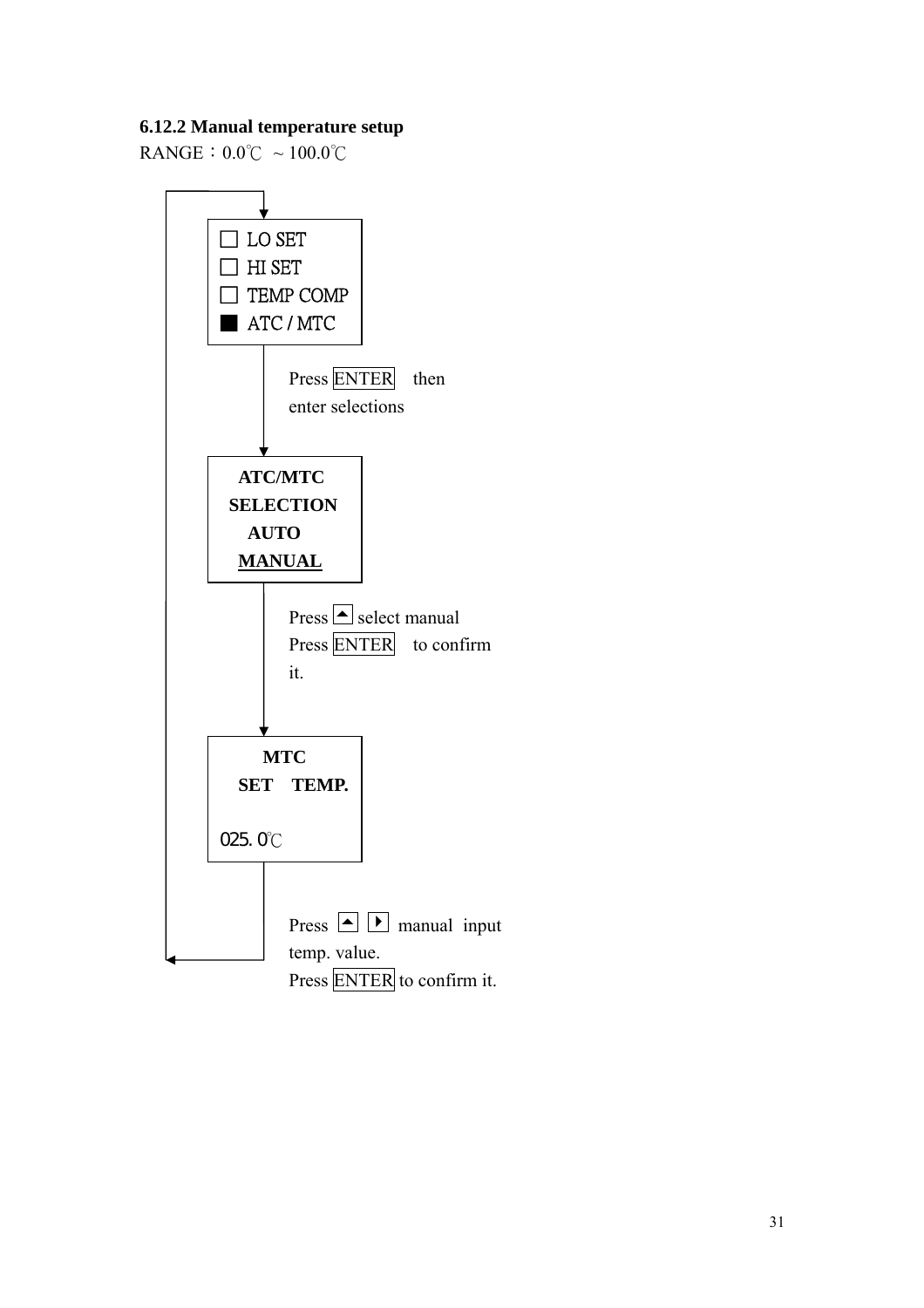## **7calibration**

- **7.1** Ω-**CM calibration mode**
- 



**7.1.1 Cell constant input**  $\triangle$  **ACCESS** CH1 CALIBRATION MODE.

# PRESS CAL+CH1

ACCESS CH1 CALIBRATION **MODE** 

# PRESS CAL+CH2

 $\Omega$  – CM Calibration mode is divided into cell constant input(see 7.1.1) and user buffer solution calibration(see 7.1.2).

**Cell constant input**: the range is  $0.0100$  $\sim 50.0000$ .

**User buffer solution calibration**: let User input the value of buffer solution, use this value (must use non-linear temp compensation) to calculate the coefficient of electrode.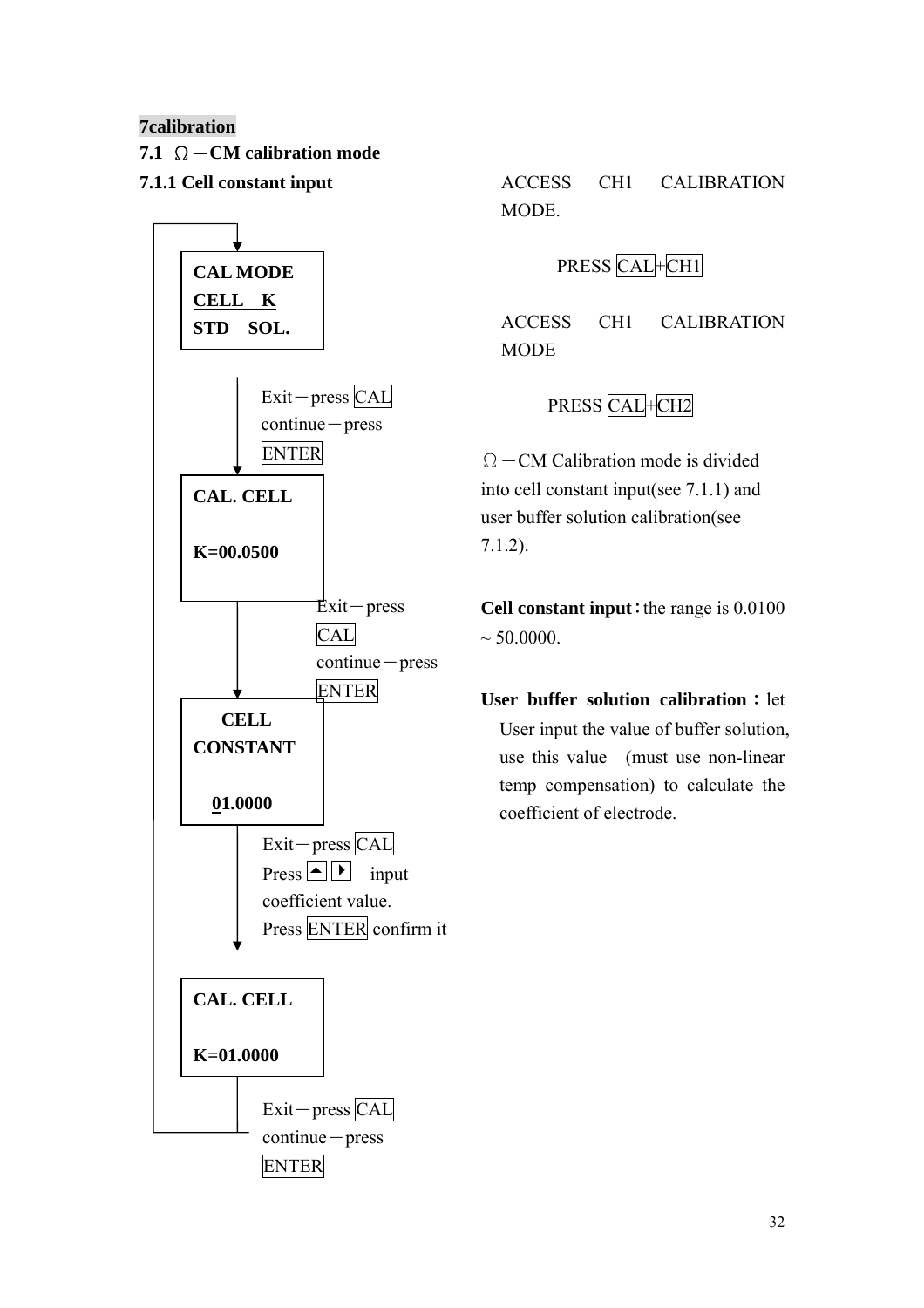**7.1.2 User buffer solution calibration**

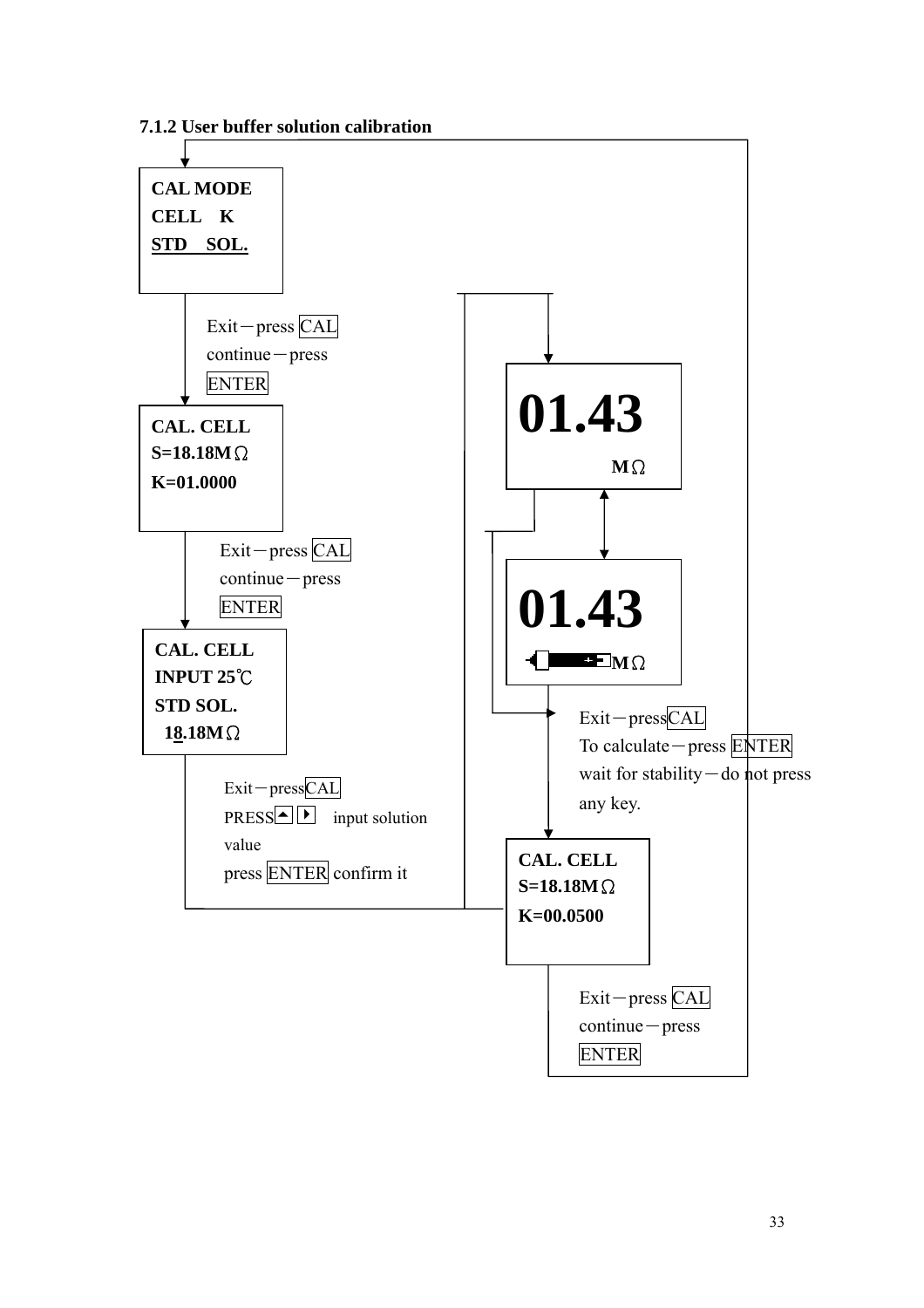

# ACCESS CH1 CALIBRATION MODE. PRESS CAL+CH1

# ACCESS CH2 CALIBRATION MODE PRESS CAL+CH2

S/CM Calibration mode is divided into cell constant input(see 7.1.1) and user buffer solution calibration(see 7.1.2). Use 0.1n kcl solution to calibrate coefficient of electrode.(see 7.2.3). Use 0.01n kcl solution to calibrate coefficient of electrode.(see 7.2.4) All four types.

**Cell constant input**: the range is  $0.0100$  $\sim$  50.0000.

**User** buffer solution calibration : let User input the value of buffer solution, use this value to calculate the coefficient of electrode.

Use 0.1n kcl and 0.1n kcl solution to calibrate coefficient of electrode.: The program will find corresponding value to calibrate the coefficient of electrode.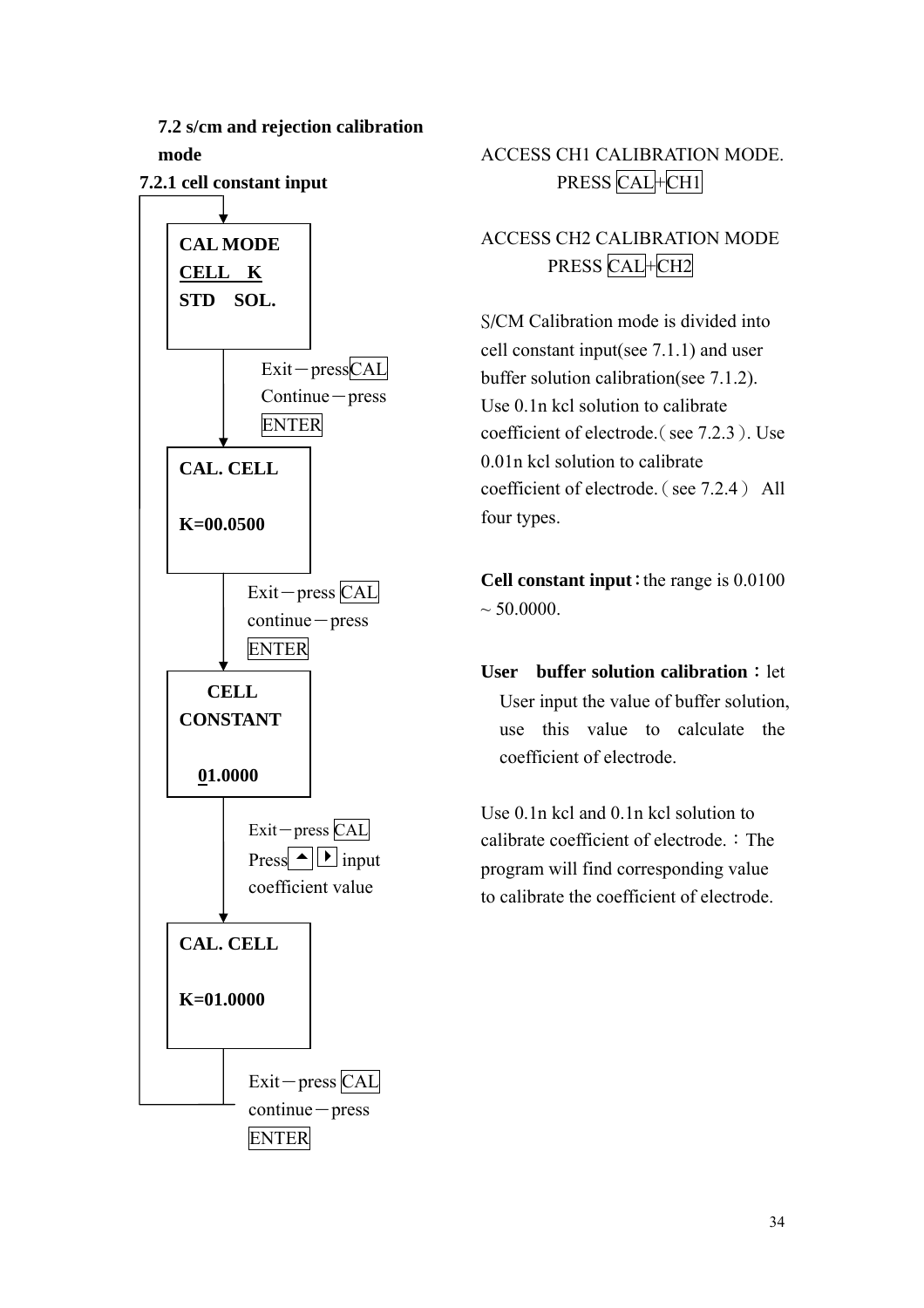#### **7.2.2 User buffer solution calibration**

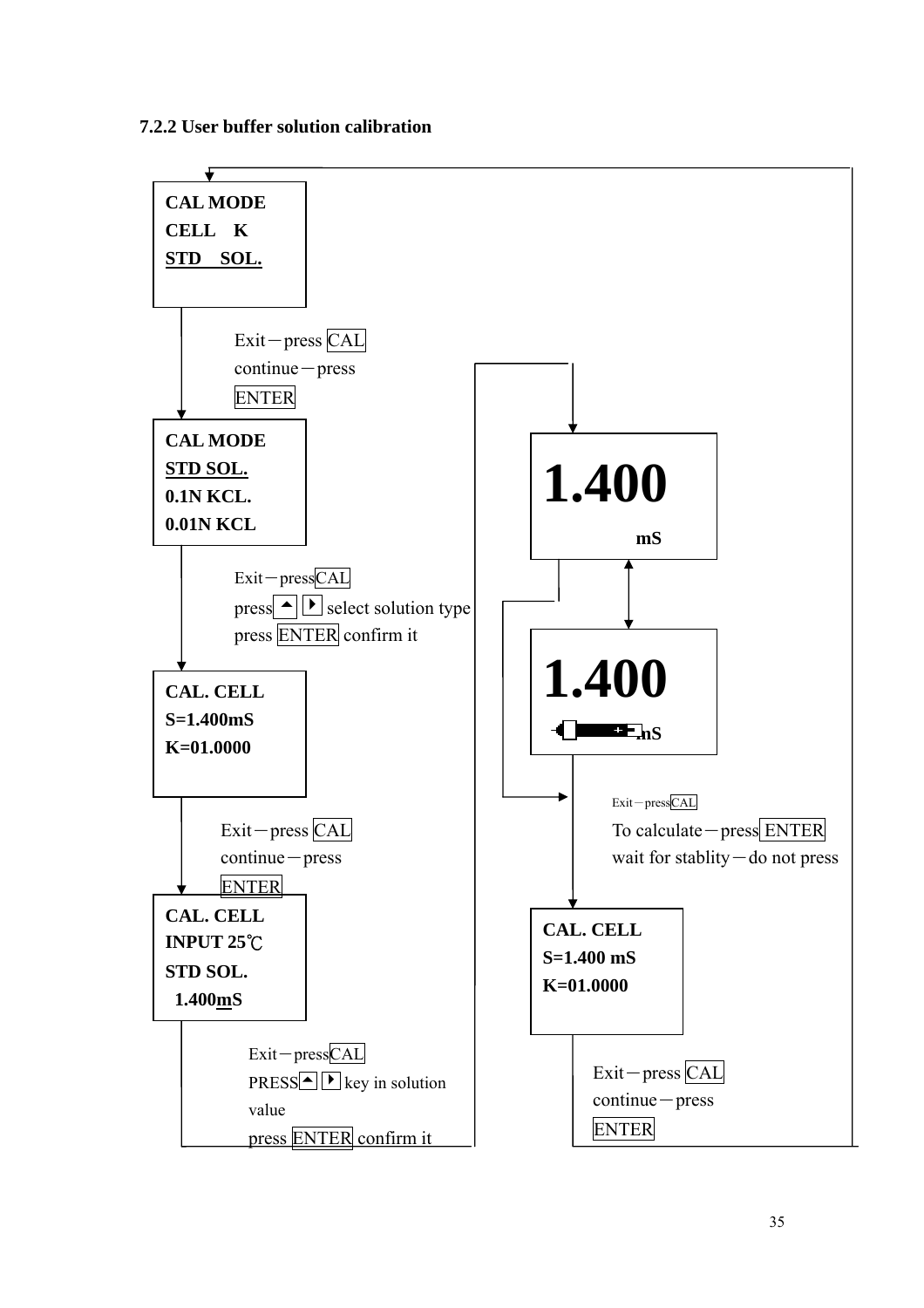**7.2.3 Calibration electrode by 0.01 k** 

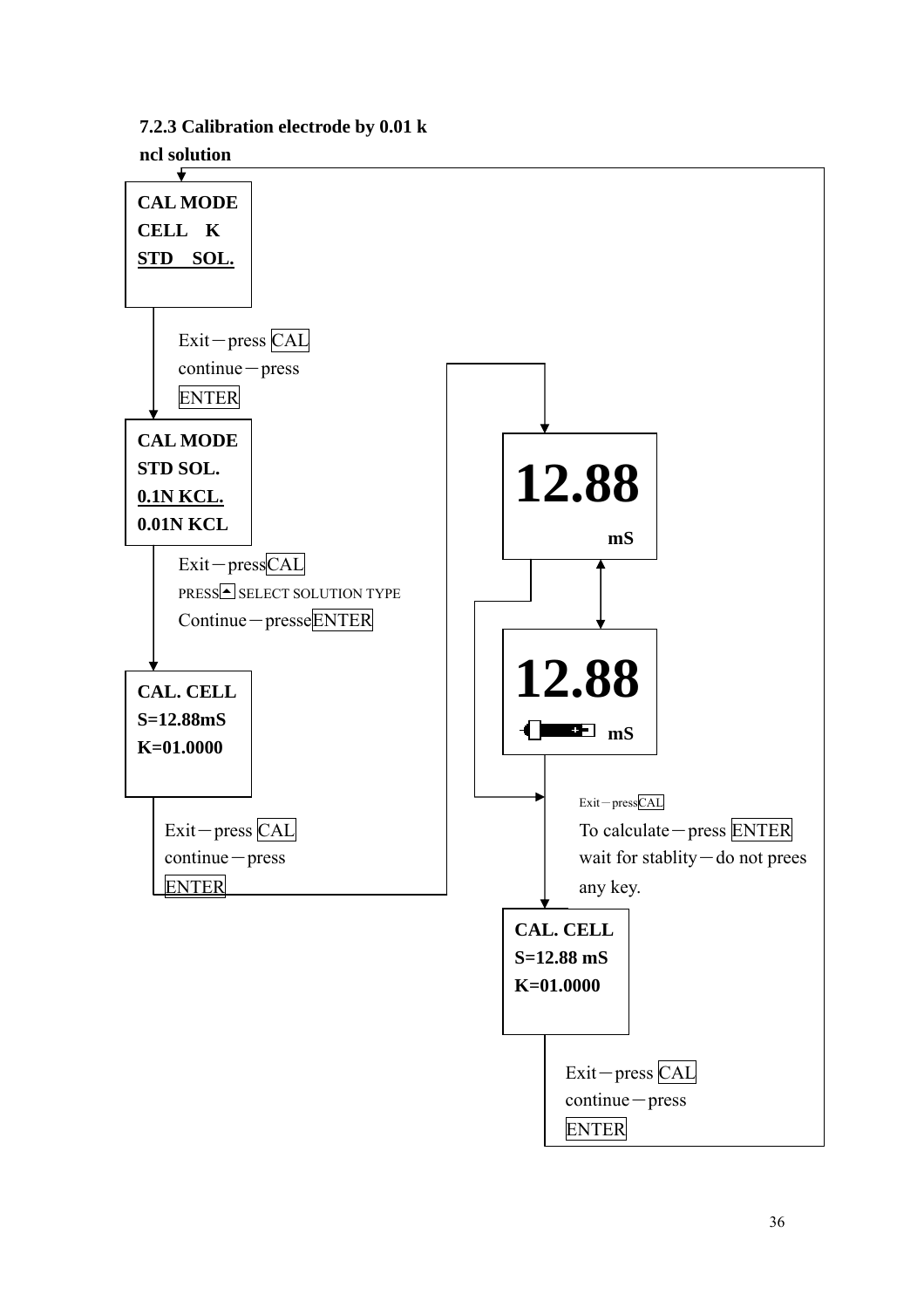

## **7.2.4 Calibrate electrode by 0.01N KCL solution**